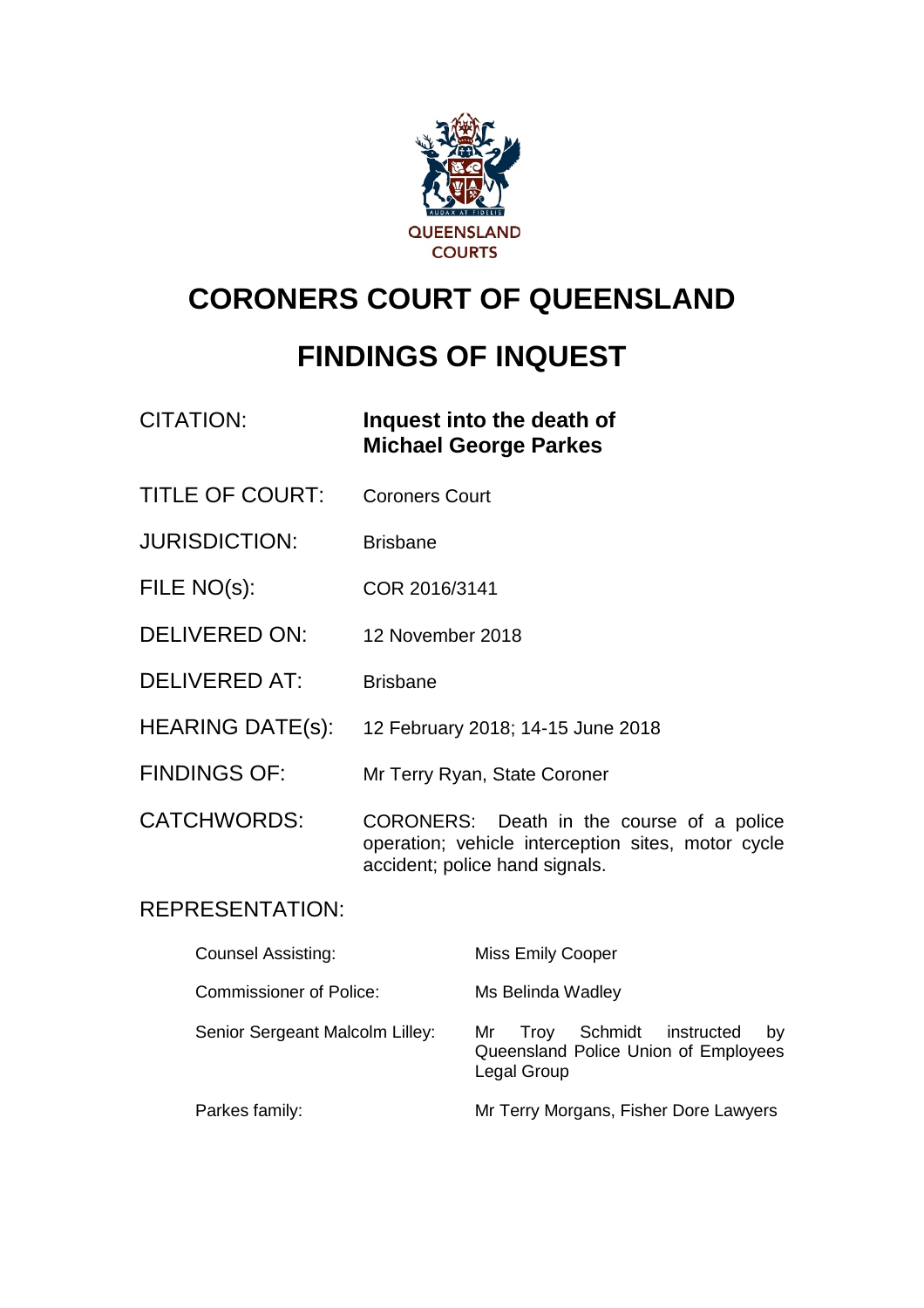# **Table of Contents**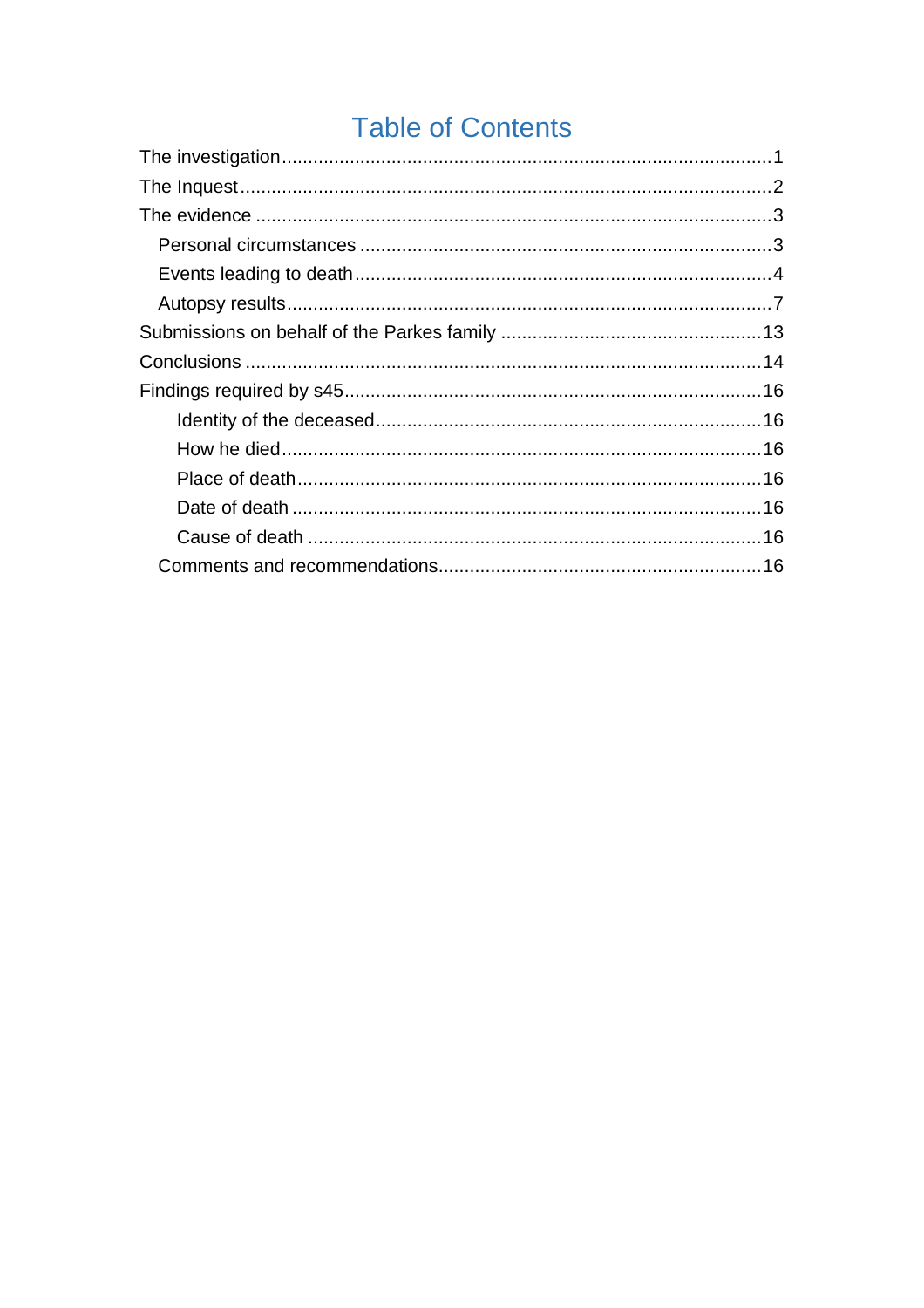# **Introduction**

- [1](#page-2-1). Michael Parkes<sup>1</sup> died on the afternoon of Sunday, 31 July 2016, at Old Gympie Road, Mount Mellum, as a result of chest injuries sustained in a motor cycle accident. The incident occurred shortly after a police officer conducting traffic enforcement duties in an unmarked police vehicle pulled over another vehicle for the purpose of issuing a traffic infringement notice for speeding. As the intercepted vehicle was re-entering traffic on Old Gympie Road, the driver of a Hyundai Santa Fe was approaching. The police officer signalled to that driver to slow down to facilitate the safe entry of the intercepted vehicle onto the road. The driver of the Hyundai Santa Fe braked heavily in order to slow down or stop.
- 2. Mr Parkes was travelling on his motorcycle directly behind the Santa Fe at the relevant time. He braked heavily, and his rear wheel locked. His motor cycle slid and clipped the rear left corner of the Santa Fe. The motorcycle continued off the left edge of the carriageway and collided with the rear end of the police vehicle which was parked in a residential driveway at the side of the road. Mr Parkes died at the scene.
- 3. These findings:
	- confirm the identity of the deceased person, how he died, and the time, place and medical cause of his death; and
	- determine the adequacy and appropriateness of the conduct of persons involved in the traffic incident that occurred at 1.37pm on 31 July 2016 at Old Gympie Road, Mount Mellum, including compliance with relevant QPS policies in place at the time.

# <span id="page-2-0"></span>**The investigation**

- 4. The investigation into the circumstances leading to Mr Parkes' death was carried out by Senior Sergeant Jeffrey Gillam from the Queensland Police Service Ethical Standards Command, Internal Investigations Group (IIG).
- 5. After he was notified of Mr Parkes' death, Senior Sergeant Gillam attended the scene and an investigation ensued. The investigation was informed by statements and recorded interviews with:
	- police officers involved;
	- persons who were driving other vehicles in the lead up to the death;
	- various forensic investigation officers;
	- owners of properties adjacent to the scene of the incident; and
	- Mr Parkes' next of kin.

<span id="page-2-1"></span> $^{\rm 1}$ Mr Parkes was also known as Michaelangelo. His family expressed a wish that he be referred to as Michael in these findings. j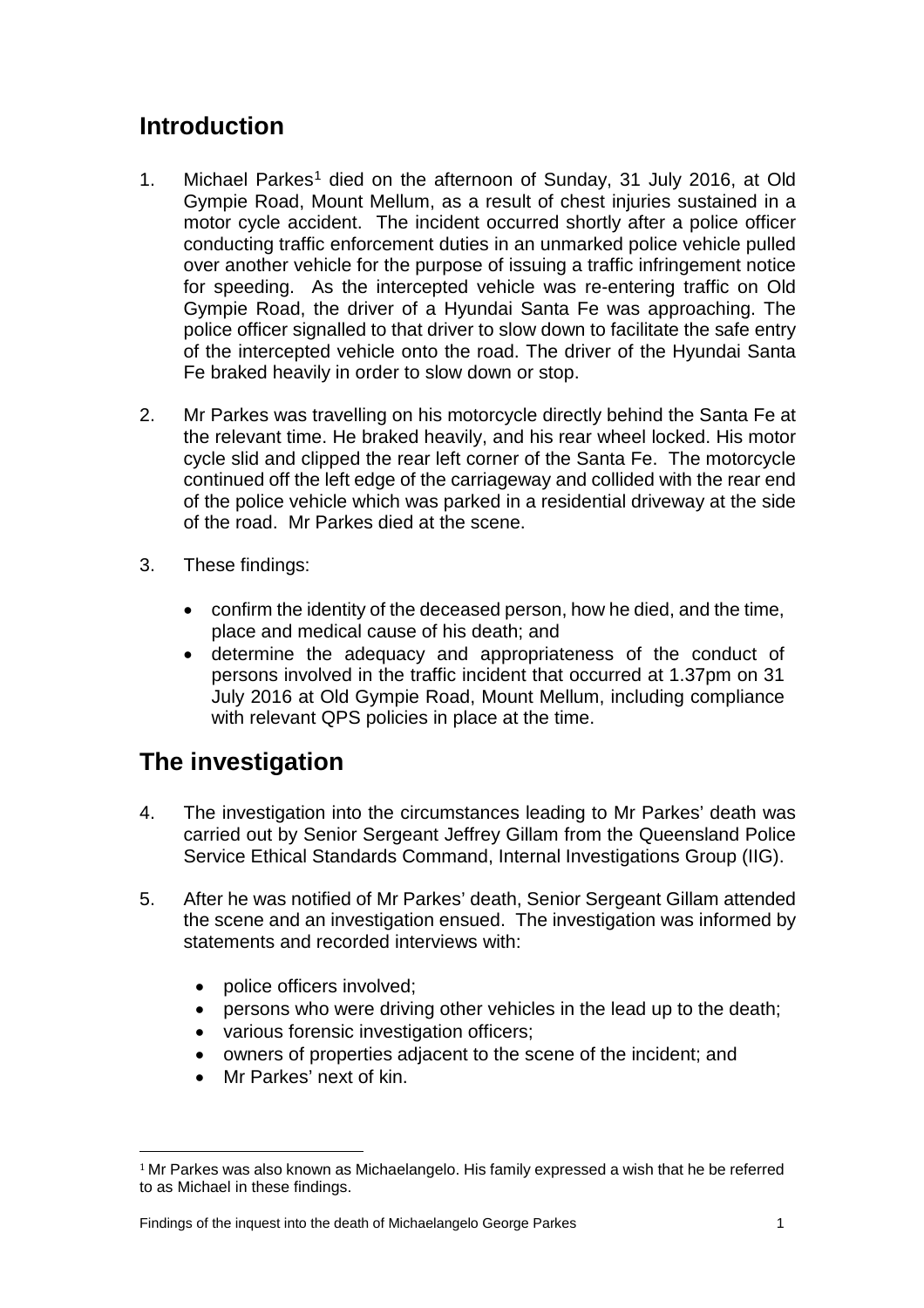- 6. Relevant sections of the QPS Operational Procedures Manual were examined. Forensic analysis was conducted, and photographs were taken. All of the police investigation material was tendered at the inquest.
- 7. A full internal autopsy examination with associated testing was conducted by Forensic Pathologist, Dr Beng Ong. Further photographs were taken during this examination.
- 8. I am satisfied that the investigation was thoroughly and professionally conducted and that all relevant material was accessed.

# <span id="page-3-0"></span>**The Inquest**

- 9. Mr Parkes' death was a 'reportable death' pursuant to section 8(3)(h) of the *Coroners Act 2003*. The death was considered by me to be a death that happened in the course of or as a result of police operations.
- 10. On 8 May 2017, I wrote to Mr Parkes' family advising of my intention to finalise the coronial investigation without holding an inquest. I invited them to request an inquest if they believed one should be held. I received this request on 15 June 2017. The family set out concerns relating to clarifying the events leading up to the accident, and the rules and regulations relating to police officers pulling motor vehicles over on the road side. I subsequently determined it was in the public interest to hold the inquest, consistent with the presumption in s 27(1)(iii) of the *Coroners Act*.
- 11. The primary purpose of a coronial investigation is to independently investigate a reportable death in order to make the findings required by s 45 of the *Coroners Act* in relation to the identity of the deceased person, the cause of death and how the person died. A coroner is prevented from making any findings in relation to criminal or civil liability arising from the death under investigation. In appropriate cases a coroner can make comments connected with the death in relation to ways to prevent deaths from happening in similar circumstances in the future, public health or safety, or the administration of justice.
- 12. Coronial findings are required to be based on proof of relevant facts on the balance of probabilities, in accordance with the principles set out by the High Court in *Briginshaw v Briginshaw*. [2](#page-3-1) Coroners should not make comments or findings that are adverse to an individual unless the evidence provides a comfortable level of satisfaction that they caused or contributed to the death.

<span id="page-3-1"></span><sup>2</sup> (1938) 60 CLR 336 i<br>I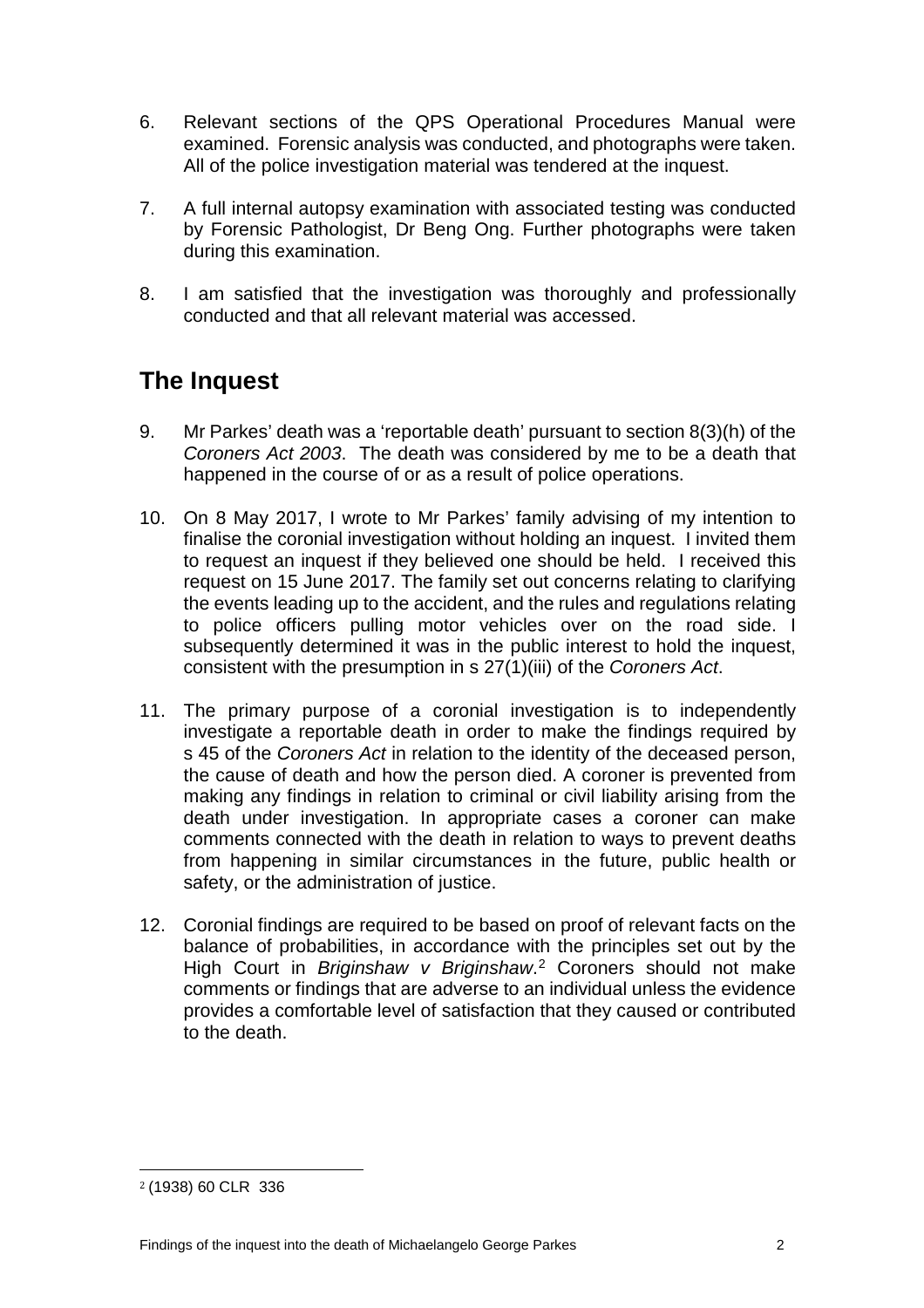- 13. The inquest was held in Brisbane over 14-15 June 2018. All of the statements, records of interview, medical records, photographs and materials gathered during the investigation were tendered at the inquest. I accepted the submission from the counsel assisting at the pre-inquest conference, Mr Bartlett, that all evidence be tendered, and that oral evidence be heard from the following witnesses:
	- Senior Sergeant Jeffrey Gillam;
	- Mary Gibney;
	- Christopher Williams;
	- Senior Sergeant Malcolm Lilley;
	- Andrew McLaren;
	- Sergeant Sharon Klump;
	- Chris Loveday; and
	- Senior Sergeant Jacquelin Honeywood.
- 14. I consider that the evidence tendered in addition to the oral evidence from these witnesses was sufficient for me to make the requisite findings.

# <span id="page-4-0"></span>**The evidence**

### <span id="page-4-1"></span>*Personal circumstances*

- 15. Michaelangelo George Parkes (known as Michael) was born on 12 June 1950. He was 66 years of age at the time of his death. Mr Parkes had four adult children and lived alone on a rural property at Booroobin, west of Beerwah. The mother of his children had passed away some fourteen years prior to his death. Mr Parkes was described by his sister as being close to his family, keeping in touch regularly. A letter to Mr Parkes written after his death was tendered at the inquest. It sets out the strong bond he had with his children and grandchildren, and the profound sense of loss they have experienced after his death. I express my sincere condolences to Mr Parkes' children and extended family.
- 16. Mr Parkes owned a Kawasaki GT750 motorcycle and had been riding motorcycles for most of his life. At the time of his death Mr Parkes had retired from truck driving and building truck and bus bodies. He also had a love of horses and was a ceremonial member of the Maleny Light Horse Regiment.
- 17. Mr Parkes' medical records were tendered at the inquest and confirmed that he had undergone surgery for tonsillitis at the Sunshine Coast University Hospital on 29 July 2016.
- 18. On 30 July 2016, after leaving the hospital, he drove to his sister's home at Woodford. After sharing a meal with his sister, he stayed the night. He left at around 8:20am on 31 July 2016, telling his sister that he would return later to have dinner. It is believed he then returned to his home where he collected his motorcycle.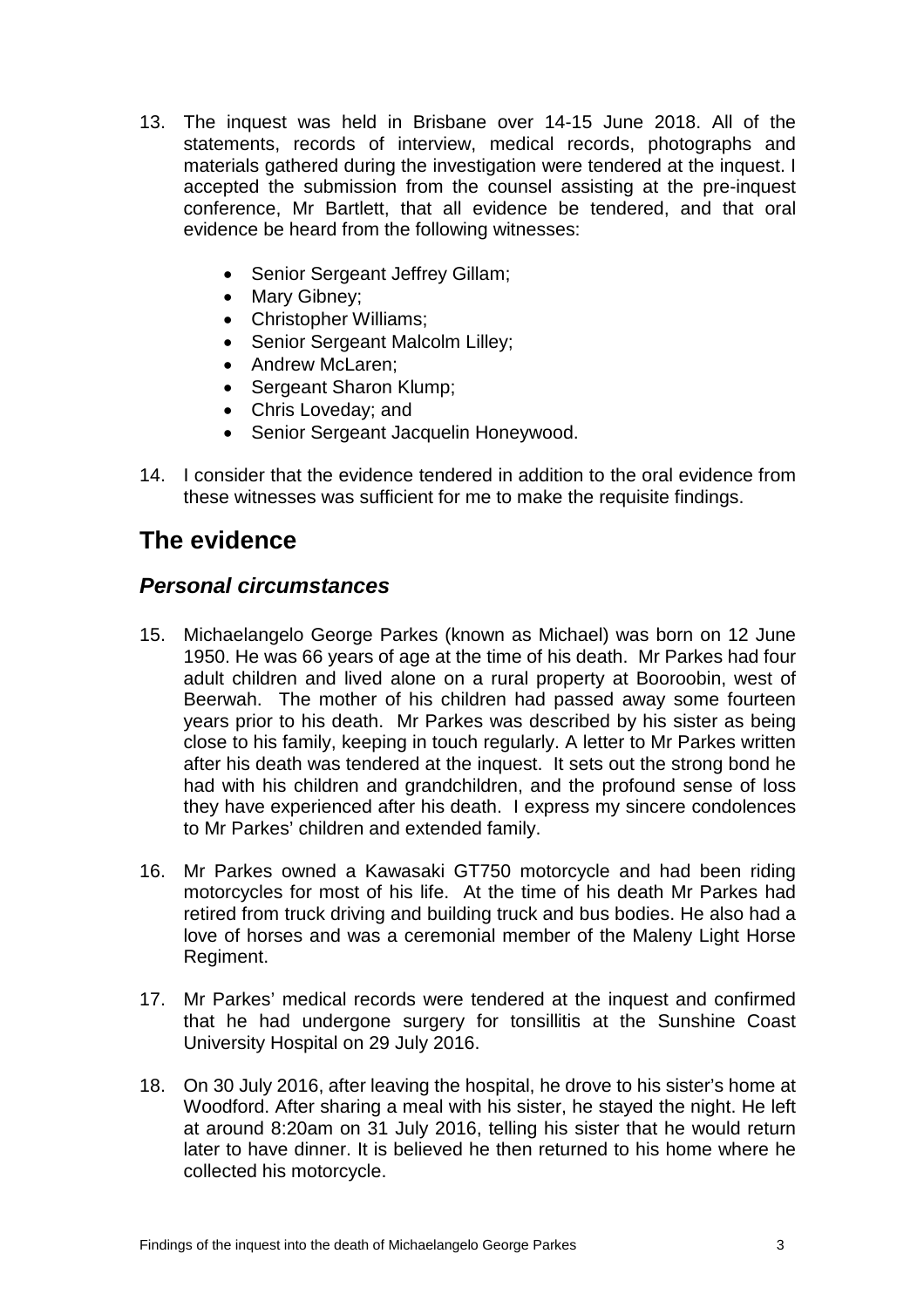## <span id="page-5-0"></span>*Events leading to death*

- 19. Senior Sergeant Malcolm Lilley is the Officer in Charge of the Landsborough Road Policing Unit. He has been in this role for approximately 8 years. At the time of Mr Parkes' death, Senior Sergeant Lilley had over 28 years continuous policing experience, with 20 of those years performing duties as a traffic officer/road policing officer.
- 20. Senior [S](#page-5-1)ergeant Lilley was interviewed by police investigators after the incident<sup>3,</sup> and also gave evidence at the inquest. On 31 July 2016, he was performing traffic enforcement duties, with his dashboard camera activated. He told investigators that he was travelling southbound on Old Gympie Road, when he detected a Toyota Yaris, driven by Mary Gibney, speeding in a 60km/hr zone. Ms Gibney was aged 70 years at the time of the incident.
- 21. Senior Sergeant Lilley subsequently performed a U-turn to intercept Ms Gibney's vehicle, which pulled into the driveway of 3051 Old Gympie Road, some 60m from the intersection with Clarkes Road.<sup>[4](#page-5-2)</sup> Just before the intersection with Clarkes Road was a road warning sign indicating that a crest was approaching and advising a 40km/hr speed through that crest.[5](#page-5-3)
- 22. At the inquest Senior Sergeant Lilley said that he had detected Ms Gibney's vehicle travelling at 76 km/h. He then activated his emergency lights in order to draw attention to oncoming vehicles and to attempt to intercept Ms Gibney's vehicle. He said that he reached 90 to 91 km/h as he drove to intercept Ms Gibney. He considered this to be justified as 'urgent duty driving', and he was required to leave his warning lights activated under the relevant QPS policy.<sup>[6](#page-5-4)</sup> When asked if he had considered deactivating his lights, Sergeant Lilley said that once he drove over the crest, he could see that Ms Gibney had driven off the road and into a driveway. He said that it was his standard practice to intercept vehicles with his lights flashing continuously.
- 23. Senior Sergeant Lilley said that he was very familiar with Old Gympie Road and that the safe locations to pull vehicles over on this road included driveways and intersections. He said that some vehicles take a while to stop, and that the intercepted vehicle is generally in control of the location they pull over. He said that he had no concerns with the interception spot selected by Ms Gibney and that there was no need to move to another location.

<sup>3</sup> Exhibits B5-B5.1; Exhibit E2.

<span id="page-5-2"></span><span id="page-5-1"></span><sup>4</sup> Exhibit C1, page 4

<span id="page-5-3"></span><sup>5</sup> Exhibit B5.1, page 5 onwards.

<span id="page-5-4"></span><sup>6</sup> OPM 15.3.3 no longer requires warning lights to be activated when accelerating a police vehicle to catch up to and attain positioning behind a vehicle to be intercepted, so as to give the driver of the vehicle a direction to stop.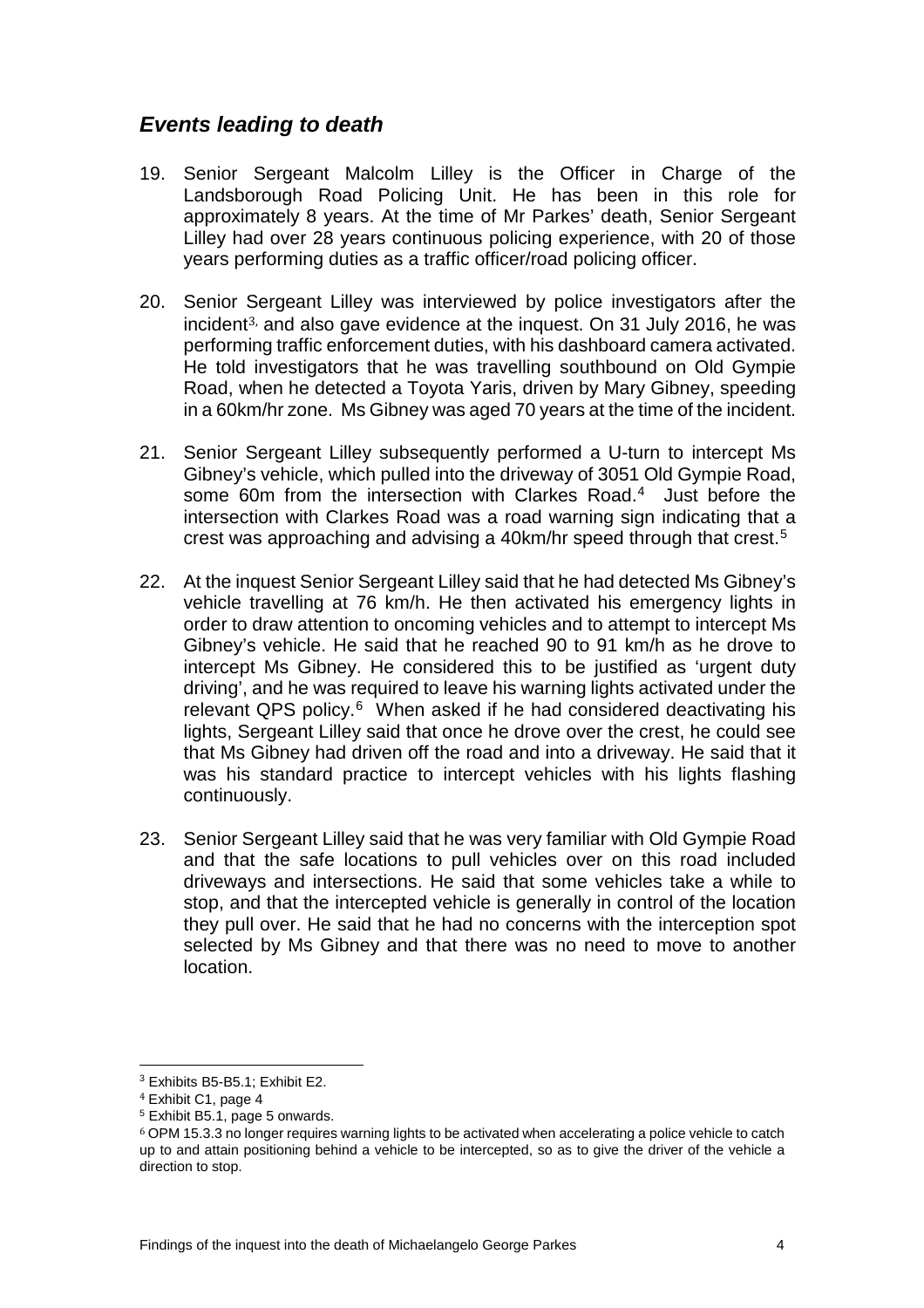- 24. At the inquest, Senior Sergeant Lilley was questioned in relation to how the selection of the interception location complied with Chapter 10.4.2 of the Traffic Manual[7,](#page-6-0) which states "*If possible, avoid stopping over the crest of a hill or in an area where visibility of the police vehicle is impeded"*.
- 25. Senior Sergeant Lilley said that although Ms Gibney had elected to stop at that location in order to comply with his direction, he continued with the intercept. He said that if he was not happy with the location he could have waited or moved to a safer location. Prior to intercepting Ms Gibney, he had intercepted a motorcycle but waited until the motorcycle reached Landsborough before doing so for safety reasons. Senior Sergeant Lilley said that the site that Ms Gibney had pulled over was a residential driveway servicing two houses and was not overgrown with vegetation.
- 26. Ms Gibney was interviewed by police after the event<sup>8</sup>, and also gave evidence at the inquest. Ms Gibney had driven to Beerwah and was on her way home to Maleny. Ms Gibney said that she first noticed the flashing lights on the police vehicle while it was travelling in the opposite direction. She said that the police vehicle then came behind her with flashing lights and she pulled over. It had taken a while for her to pull over because she had not travelled on that road for some time and was conscious of hidden driveways. Ms Gibney said that she thought the location where she had pulled over was safe because it was a driveway.
- 27. After Ms Gibney stopped in the driveway Senior Sergeant Lilley asked her to move her vehicle forward so he could, in turn, move his vehicle off the roadway. Senior Sergeant Lilley then issued a traffic infringement notice to Ms Gibney. When asked why he did not simply post the infringement notice to Ms Gibney without pulling her over, he said that a direction had issued from the Assistant Commissioner, Road Policing Command, to not issue infringement notices by mail for offences detected with mobile radar devices. Senior Sergeant Lilley spoke of the benefit of issuing an 'on the spot' fine as a form a specific deterrence.
- 28. At the inquest, Ms Gibney said that after she was spoken to by Senior Sergeant Lilley, she was informed that she would receive the "ticket in the mail". Ms Gibney said that as she drove away the road was clear. As she drove off, she saw Senior Sergeant Lilley waving someone else down in her rear vision mirror. At this point she also saw a motorcyclist coming over the crest of the hill with his "hands wobbling". Ms Gibney thought that Senior Sergeant Lilley was waving the second vehicle off the road for the purpose of booking him. She did not see the crash involving Mr Parkes take place.

<sup>7</sup> Now OPM 15.4.2 I

<span id="page-6-1"></span><span id="page-6-0"></span><sup>8</sup> Exhibit B1.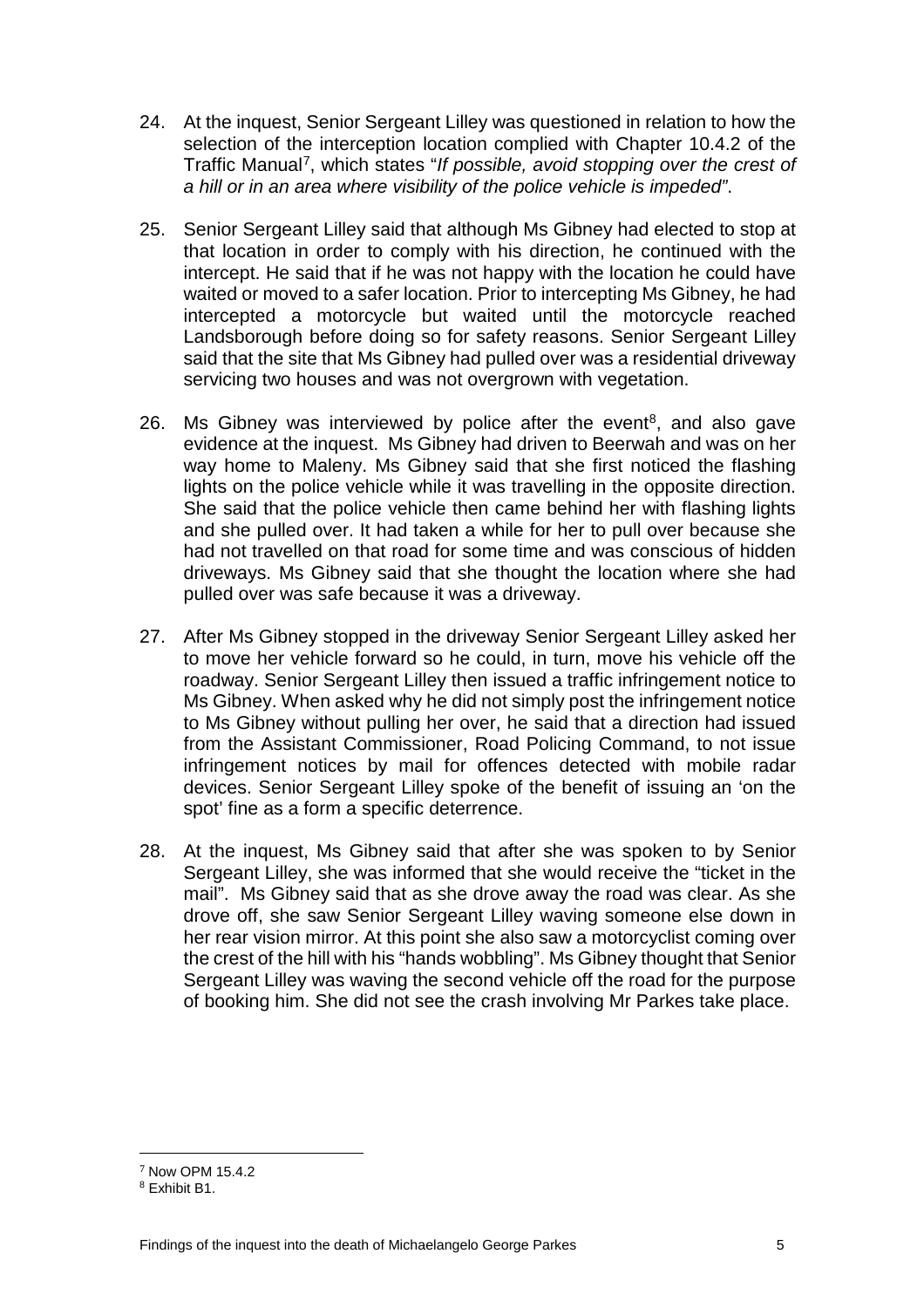- 29. Senior Sergeant Lilley said that as he directed to Ms Gibney to continue on her way, he heard another vehicle approaching from the south. Senior Sergeant Lilley told investigators that he felt, from the previous manner of Ms Gibney's driving, she had been a little slow to enter the traffic. With this in mind, he moved to the road edge at the rear of his vehicle, intending to indicate to the approaching vehicle to slow down. $9$  At the inquest he said that he wanted Ms Gibney to return safely to the roadway, having regard to her age and the type of vehicle she was driving.
- 30. The approaching vehicle was a Hyundai Santa Fe, driven by Christopher Williams. Mr Williams was interviewed by police after the event<sup>[10](#page-7-1)</sup>, and also gave evidence at the inquest.
- 31. Mr Williams was travelling home from his brother's property at Peachester and was heading north on Old Gympie Road. As soon as Mr Williams appeared over the crest, Senior Sergeant Lilley signalled to him to slow down by waving his hand in a downward motion. Mr Williams told ESC investigators that he was uncertain what the signal was, so he decided to stop. He is heard on Senior Sergeant Lilley's field recorder to say "*sorry, I thought you were telling me to pull up*". Sergeant Lilley responded that he was indicating to slow down.
- 32. At the inquest, Mr Williams said that he lived on Old Gympie Road and was very familiar with it. He said there were steep drains to the left of the road and numerous driveways. In particular, he said that the driveway which Ms Gibney had pulled into was used by the owner of B-double trucks which entered the roadway from that point.
- 33. Mr Williams' evidence was that he reduced speed to approximately 40 km/h as he went over the crest near the intersection with Clarkes Road. At this point he saw the police vehicle with flashing lights and a blue car pulling out slowly onto the roadway. He did not recall seeing Mr Parkes' motorcycle in his rear vision mirror at that point in time.
- 34. Mr Williams said that when he was halfway between the crest of the hill and the driveway from which Ms Gibney was entering the roadway, he saw Senior Sergeant Lilley motioning with his palm facing down. He interpreted Senior Sergeant Lilley's motion as a direction to slow down but he was not certain. He was familiar with the signal as he frequently saw it at roadworks.
- 35. Mr Williams said that, in response, he slowed to approximately 5 km/h and was bringing his vehicle to a gentle stop when he saw Senior Sergeant Lilley suddenly run away from the edge of the road. He then saw in his rear vision mirror Mr Parkes skidding with his brakes locked and then colliding with the rear of the QPS vehicle, where Senior Sergeant Lilley had been standing. Mr Williams said that although he needed to slow down, he would have been able to avoid a collision with Ms Gibney's vehicle in the absence of any direction from Senior Sergeant Lilley.

were the matrices of the set of the set of the set of the set of the set of the set of the set of the set of the set of the set of the set of the set of the set of the set of the set of the set of the set of the set of the

<span id="page-7-1"></span><span id="page-7-0"></span><sup>10</sup> Exhibit B4; Exhibit E5.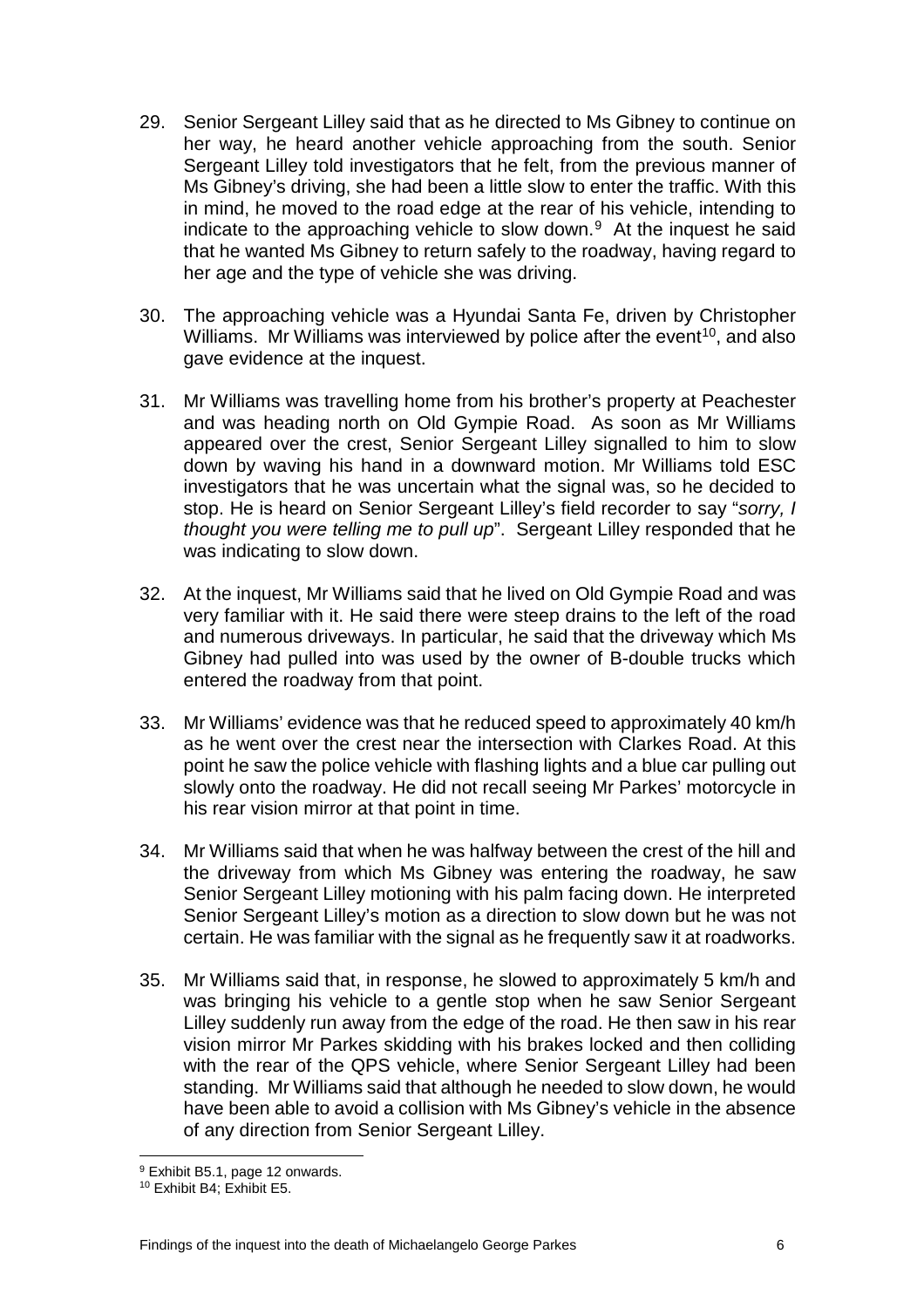- 36. Senior Sergeant Lilley told investigators that he saw Mr Williams' vehicle's front end dip as a result of the braking.[11](#page-8-1) At the inquest he said that Mr Williams had braked abruptly but he did not see him stop. At the same time, Senior Sergeant Lilley saw the motorcycle being ridden by Mr Parkes immediately behind Mr Williams' vehicle, already under heavy braking with the handlebars shaking and skidding directly towards him.
- 37. Senior Sergeant Lilley told investigators that he then ran around to the front of his vehicle to avoid any impact with the motorcycle. As he was running, he heard the impact of Mr Parkes' motorcycle colliding with the police vehicle and subsequently ran back. He saw Mr Parkes lying on the ground near the rear end of the police vehicle. Senior Sergeant Lilley immediately contacted police communications by radio and requested an ambulance.[12](#page-8-2)
- 38. Senior Sergeant Lilley commenced CPR with the assistance of Mr Williams. Senior Sergeant Lilley continued CPR with the support of Mr Williams until paramedics from the Queensland Ambulance Service (QAS) arrived and took over.[13](#page-8-3) Mr Parkes was subsequently declared deceased by QAS at the scene.<sup>[14](#page-8-4)</sup>

## <span id="page-8-0"></span>*Autopsy results*

- 39. A full internal autopsy examination was conducted on 3 August 2016 by senior forensic pathologist, Dr Beng Ong. A copy of Dr Ong's report was tendered at the inquest.[15](#page-8-5)
- 40. Dr Ong explained that the examination showed evidence of injuries to the torso, most severely to the chest including underlying fractures of the ribs and sternum. There was an extensive amount of haemorrhage present in both thoracic cavities, but most severely on the right-hand side. There were contusions to both lungs, and the pericardium was ruptured. There were perforated lacerations to the heart, and traumatic atrial septal defects. Dr Ong also noted some abdominal injuries, namely that the spleen was ruptured. There were minimal other injuries seen on Mr Parkes' body.
- 41. Toxicology testing showed the presence of celecoxib, paracetamol and tramadol all at non-toxic levels. They were not likely to have affected Mr Parkes, or contributed to his death, in any way.
- 42. Dr Ong ultimately determined the cause of death to be from 'chest injuries, due to, or as a consequence of a motor vehicle collision (motorcyclist).'

<sup>11</sup> Exhibit B5.1, page 10 onwards.

<span id="page-8-3"></span><span id="page-8-2"></span><span id="page-8-1"></span><sup>&</sup>lt;sup>12</sup> Exhibit B5.1, page 7 onwards; Exhibit E1.<br><sup>13</sup> Ibid.

<span id="page-8-4"></span><sup>&</sup>lt;sup>14</sup> Exhibit D1.

<span id="page-8-5"></span><sup>15</sup> Exhibit A4.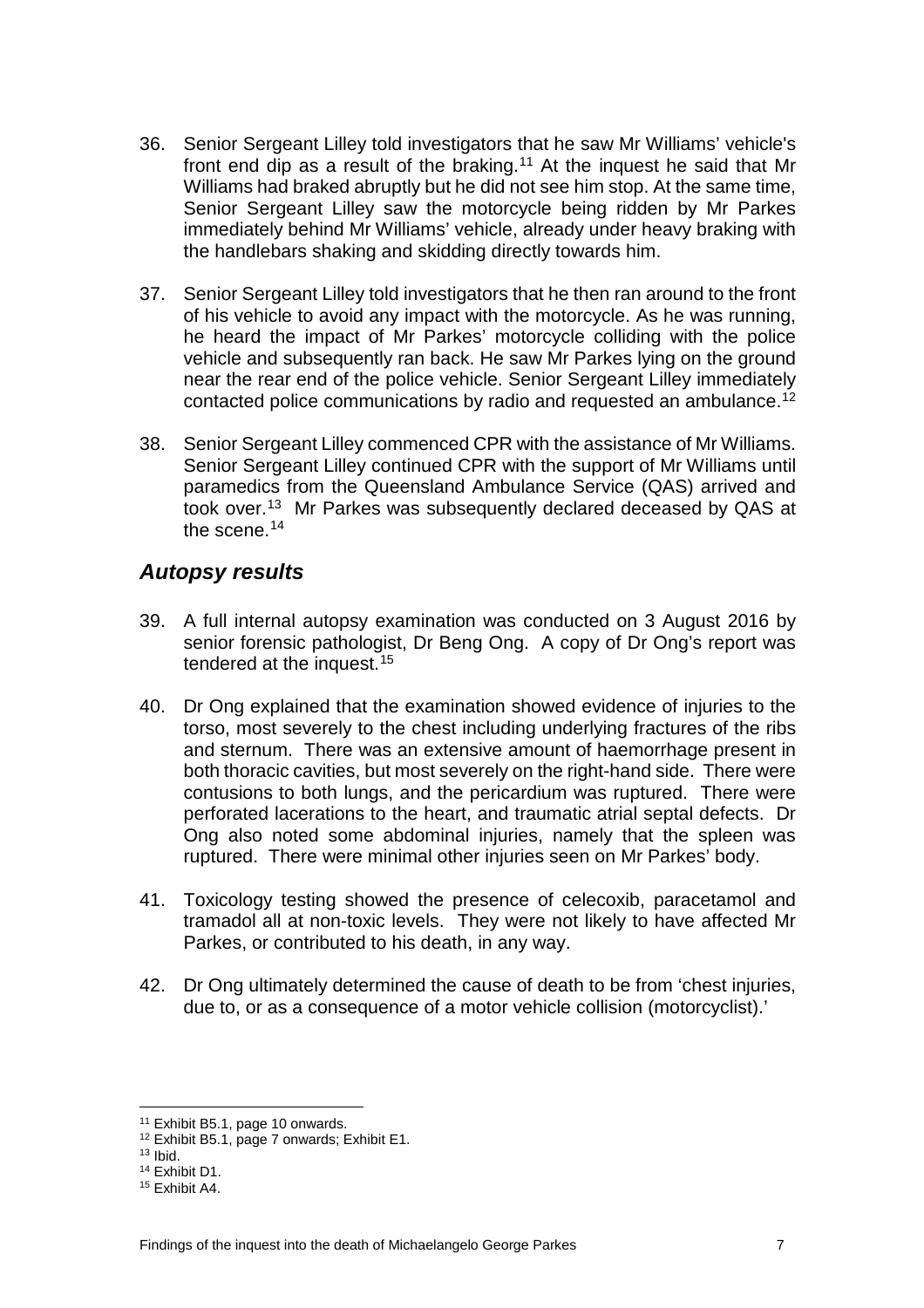## *Investigation findings*

- 43.The ESC investigation reviewed the circumstances leading to the accident and Mr Parkes' death. Senior Sergeant Gillam's report incorporated a report from the QPS Forensic Crash Unit (FCU), prepared by Sergeant Sherryn Klump, Officer in Charge of the Nambour Forensic Crash Investigation Unit, who attended the scene and gave evidence at the inquest.
- 44. A copy of Sergeant Klump's report was also tendered at the inquest.<sup>[16](#page-9-0)</sup> By way of summary, that report concluded the following key matters:
	- The incident occurred on Old Gympie Road, Mount Mellum, on 31 August 2016 at 1:40pm when the road was dry and conditions clear;
	- Mr Parkes died at the scene as a result of injuries sustained after losing control of his motorcycle and colliding with the rear end of the stationary police vehicle;
	- The loss of control was a result of a series of events which commenced with Senior Sergeant Lilley signalling the driver of the Hyundai Santa Fe to slow down to allow the intercepted Toyota Yaris driven by Ms Gibney to re-enter traffic;
	- The Hyundai Santa Fe braked heavily in response to that signal and slowed rapidly;
	- As Mr Parkes' motorcycle traversed the crest of the hill, he encountered the Hyundai Santa Fe travelling much slower than anticipated, and applied emergency braking to avoid collision;
	- It is likely Mr Parkes' motorcycle was not travelling at excessive speed or too close to the Santa Fe;
	- The distance from the crest of the hill to the start of the skid was 22m;
	- It is possible there was reduced braking available to the front wheel of the motorcycle. New brake pads were not fully bedded in and may have contributed to Mr Parkes' extended skidding distance and thereby contributed to his death;
	- A motorcycle travelling at 60km/hr with 100% braking efficiency would have required 25m to reach a complete stop if the rider had been able to remain upright;
	- The motorcycle skidded for 28m before leaving the bitumen surface and then slid a further 11m to the point of impact with the QPS vehicle;
	- The police vehicle was clearly visible and readily identifiable; and
	- There have been no criminal offences detected in the investigation of the incident.
- 45. At the inquest I heard evidence from Andrew McLaren, a Vehicle Inspection Officer with the QPS. A statement from Mr McLaren was also tendered.[17](#page-9-1)  Mr McLaren inspected Mr Parkes' motorcycle, Mr Williams' vehicle and Senior Sergeant Lilley's unmarked police vehicle.

<sup>16</sup> Exhibit C1.

<span id="page-9-1"></span><span id="page-9-0"></span><sup>17</sup> Exhibit B2.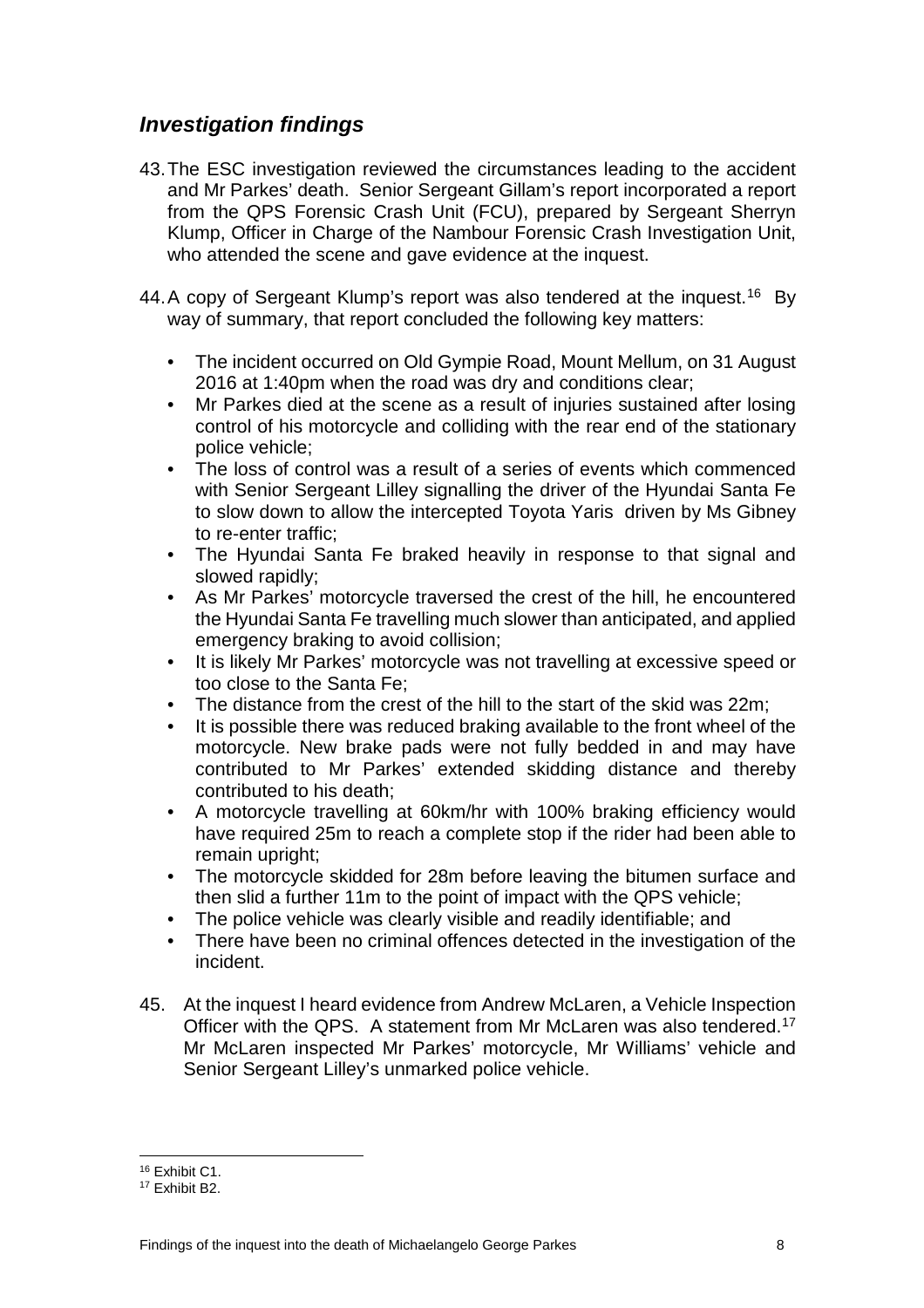- 46. With respect to Mr Parkes' motorcycle, Mr McLaren's written report indicated that it was in a satisfactory mechanical condition, however new brake pads had been fitted. He thought they were not fully bedded-in, which may have caused a reduction in front brake efficiency and this condition may have contributed to the cause of the incident.<sup>[18](#page-10-0)</sup>
- 47. At the inquest a repair invoice<sup>[19](#page-10-1)</sup> was produced which indicated that the motorcycle's brakes had been replaced one year prior to this incident. Mr McLaren readily conceded that where a motorcycle had been operated so that the brakes were heated sufficiently, the surface of the brakes is 'taken off' and the brakes' efficiency is not diminished. Accordingly, the condition of the brakes would not have hampered Mr Parkes' capacity to effectively stop the motorcycle on 31 July 2016.
- 48. No defects were found during inspection of Mr Williams' vehicle or the police vehicle which might have contributed to the cause of the incident.[20](#page-10-2) In particular, the brake lights on Mr Williams' vehicle were found to be working.
- 49. Sergeant Klump's evidence was that the QPS vehicle could be seen clearly from the crest of the hill. The QPS vehicle was also clear of the travel line on the roadway.
- 50. Sergeant Klump observed a single skid mark which indicated that the rear tyre of Mr Parkes' motorcycle was locked and was braking. Consistent with this, she also observed a flat spot on the rear tyre of the motorcycle. Sergeant Klump's analysis was that the motorcycle was travelling between 46 km/h and 73 km/h. Her evidence was that although the Santa Fe utility driven by Mr Williams may have blocked Mr Parkes' view of the QPS vehicle, there was enough distance to bring the motorcycle to a stop without colliding with either vehicle, taking into account an initial distance of 25m travelled during "perception reaction time" before he likely applied his brakes. Her evidence was that the camber of the road caused the motorcycle to leave the bitumen road surface when it was skidding.
- 51. The ESC report reviewed the events and information available from independent witnesses and police officers. The investigation identified a number of contributing factors to the accident. These factors included:
	- the decision by Senior Sergeant Lilley to intercept a vehicle for a traffic infringement;
	- the position at which by Ms Gibney chose to pull off the road;
	- the time at which Mr Williams' vehicle travelled over the crest toward their location;
	- the manner of braking of Mr Williams' vehicle after he saw the police vehicle;

<sup>18</sup> Exhibit B2, page 3.

<span id="page-10-1"></span><span id="page-10-0"></span><sup>19</sup> Exhibit C12

<span id="page-10-2"></span><sup>20</sup> Exhibit B2, pages 4-5.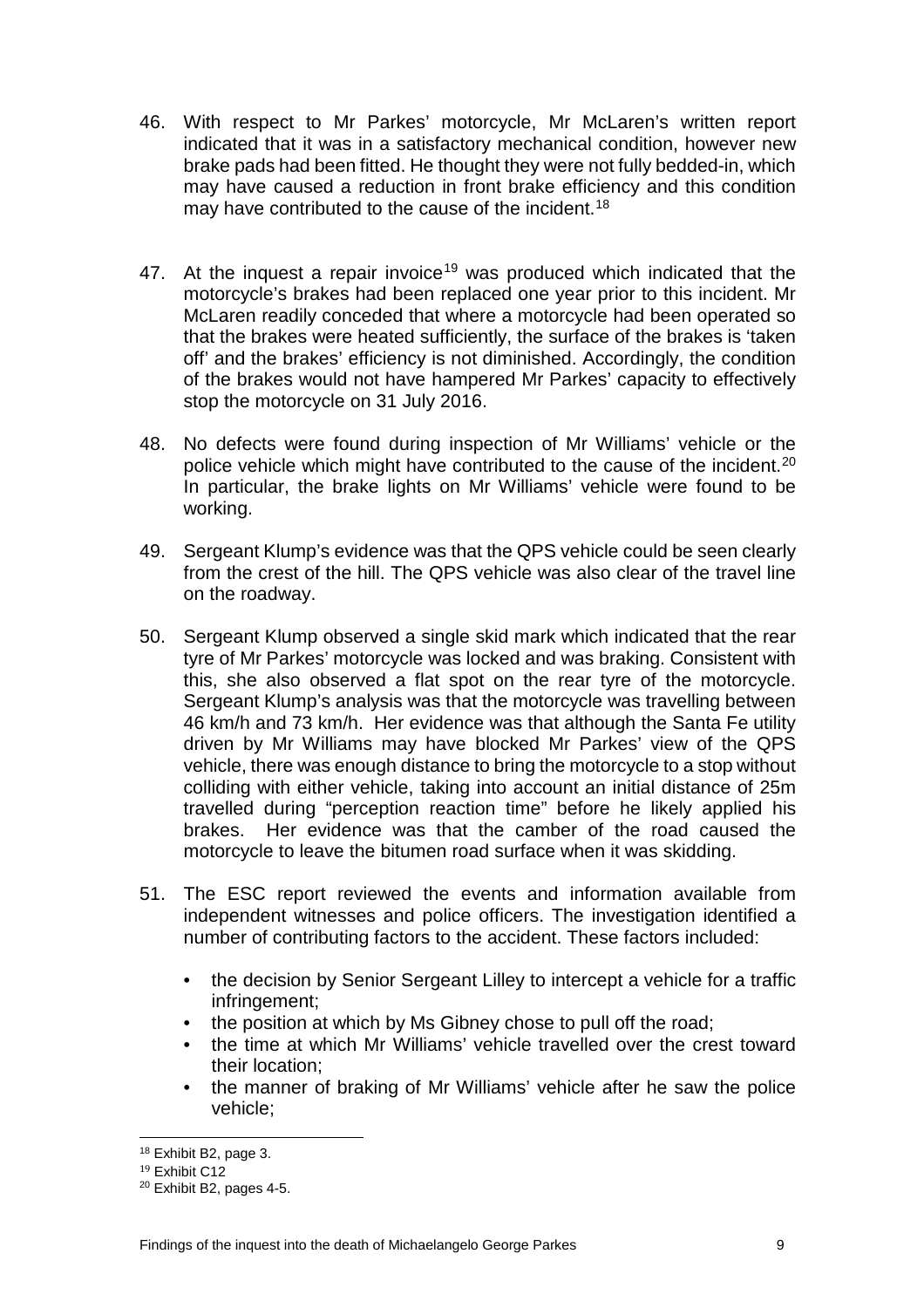- the time at which Mr Parkes travelled over the crest behind Mr Williams' vehicle; and
- Mr Parkes' evasive action in order to prevent a collision with Mr Williams' vehicle and the subsequent collision of Mr Parkes' motorcycle with the police vehicle.<sup>[21](#page-11-0)</sup>
- 52. The ESC investigation found that Senior Sergeant Lilley responded appropriately in rendering immediate first aid at the scene.<sup>[22](#page-11-1)</sup>
- 53. The investigation found that there was no evidence to support any criminal charges against any of the persons involved in the incident. No issues were identified by ESC investigators in relation to the design or the condition of the road, nor were any other issues identified which needed to be addressed in order to prevent any future fatalities of a similar kind.
- 54. The ESC investigation did not identify any suspicious circumstances associated with Mr Parkes' death. Further, there was no evidence to indicate any breaches of discipline or misconduct by any member of the QPS.

#### *QPS policy and procedure relating to stopping vehicles for prescribed purposes*

- 55. The investigation found that the actions of Senior Sergeant Lilley complied with relevant QPS legislation, policy and procedures. There was no evidence to suggest that Senior Sergeant Lilley did not comply with the legislative requirements in the *Police Powers and Responsibilities Act 2000* ('PPRA') relating to stopping vehicles for prescribed purposes (section 60).
- 56. At the time of Mr Parkes' death, the policy relating to vehicle interceptions was contained within s.10.4.2 and s.10.4.5 of the QPS Traffic Manual ('the Manual'). It stated a number of considerations which an officer must take into account when intending to intercept a vehicle. This included taking appropriate safety precautions and not unnecessarily exposing themselves, or any other persons, to danger. I have extracted the relevant policy, as follows:

*"10.4.2 Considerations prior to interception*

#### *PROCEDURE*

*Officers intending to intercept motor vehicles should ensure: (i) they do not unnecessarily expose themselves or any other persons, to danger; and (ii) appropriate safety precautions are taken.*

*Prior to giving a direction to the driver of another vehicle to stop, officers should:*

 $\overline{a^{21}}$  Exhibit A6.

<span id="page-11-1"></span><span id="page-11-0"></span><sup>22</sup> Exhibit B5.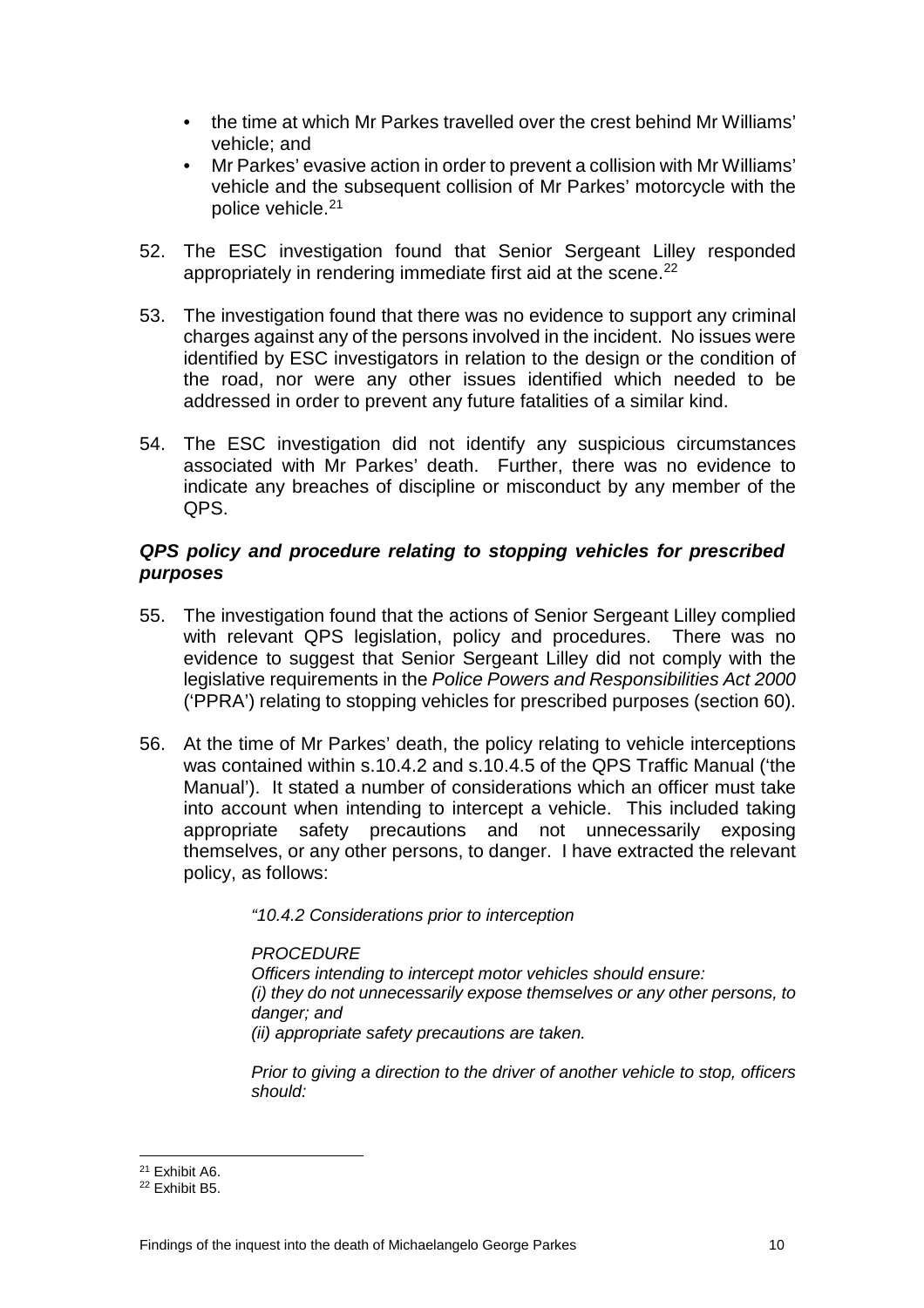*(i) consider the reason for the interception and what action can be taken if the driver of the vehicle refuses to stop, see s. 10.5.2: 'Justification for pursuit' and s. 10.4.4:*

*'Abandoning an attempted interception' of this chapter;*

*(ii) consider whether to stop the vehicle immediately or call for assistance. This consideration should include whether the vehicle is being driven in a manner dangerous to road users, the offence suspected of having being committed, the number of persons in the vehicle and whether the officer is attempting the interception is alone;*

*(iii) whenever practicable, inform the local police communications centre of their intentions prior to attempting to stop the particular vehicle; and (iv) select a suitable interception site. Where practicable, the interception* 

*site should be well lit and located on a level stretch of roadway so that both the police vehicle and the intercepted vehicle are visible from a distance. If possible, avoid stopping over the crest of a hill or in an area where visibility of the police vehicle is impeded.* (Emphasis added)

*10.4.5 Procedures after interception*

#### *PROCEDURE*

*Before leaving the police vehicle to speak to the occupants of the intercepted vehicle, officers should:*

*(i) notify the local police communications centre of the interception and the exact location as well as any other information regarding the description of the intercepted vehicle and its occupants;*

*(ii) if time permits, record on the activity log or elsewhere, information about the intercepted vehicle and its occupants;*

*(iii) continue to operate the flashing warning lights;*

*(iv) observe the occupants of the intercepted vehicle for any unusual movement, e.g. change of seating positions, attempts to dispose of anything or attempts to leave the scene unexpectedly either in the vehicle or on foot;*

*(v) avoid standing between the police vehicle and the intercepted vehicle; and*

*(vi) conduct a threat assessment using the POP process (Person Object Place)* and, if safe to do so, approach the intercepted vehicle in *accordance with the 'Dealing with motorised offenders' Good Practice Guide (available on the Service Intranet)."*

57. Senior Sergeant Lilley's evidence was that he received instruction during his pre-service training at the Queensland Police Academy on how to provide prescribed police hand signals to stop and proceed in accordance with the *Traffic Regulations 1962*. [23](#page-12-0) He clarified that these hand signals are now located within Schedule 7 of the *Police Powers and Responsibilities Regulation 2012*.

<span id="page-12-0"></span><sup>23</sup> Exhibit B5.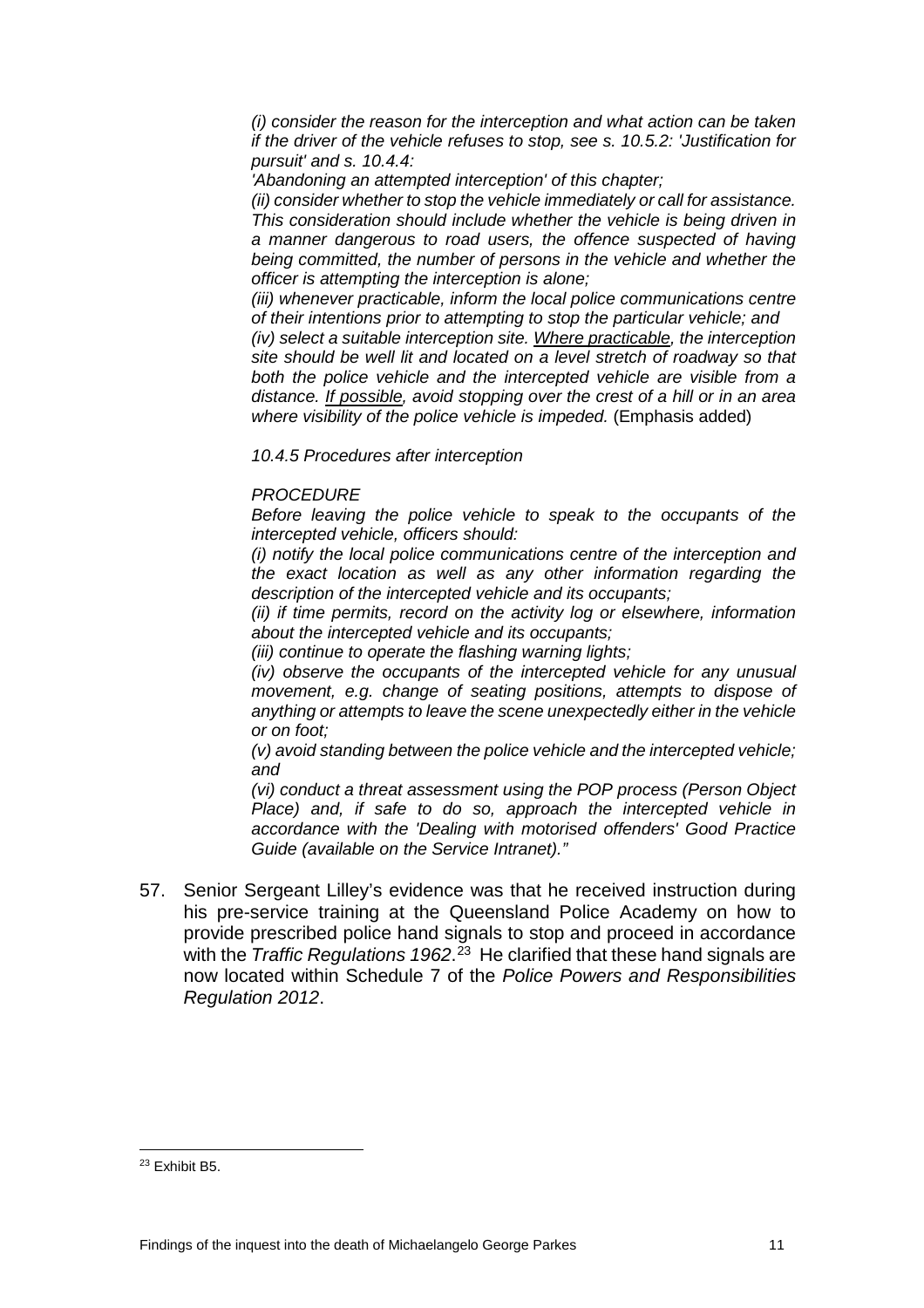- 58. Senior Sergeant Jacquelin Honeywood is stationed at the QPS Recruit Training Centre, and gave evidence at the inquest about the training provided to police officers relating to traffic control.<sup>24</sup> A copy of Schedule  $\overline{7}$ was tendered at the inquest, as part of the Recruit Training Program Manual Traffic Control Learning Guide (the Learning Guide). [25](#page-13-1) Notably, the prescribed hand signals provide for a 'stop' signal, a 'proceed' signal, and a signal for a person to 'stop at a place as indicated'. The 'slow down' hand signal as used by Senior Sergeant Lilley is not included in Schedule 7. The Learning Guide stipulates that an officer may use their own hand signals. However, the signals have to be appropriate (s 17 *Police Powers and Responsibilities Regulation 2012*); and be carried out in such a way as to eliminate misunderstanding (s 1.6 of the Traffic Manual).
- 59. Section 1.6 of the Traffic Manual is as follows:

#### *PROCEDURE*

*Officers performing duty which involves regulating traffic should: (i) give definite signals, directions, or orders to drivers in such a way as to eliminate any misunderstanding;*

*(ii) as far as practicable, stand in the centre of any intersection and see that vehicles, etc., proceed in their turn in a proper manner at a reasonable rate of speed;*

*(iii) ensure that traffic control light signals at any intersection where it is necessary for police to regulate traffic are turned off or are turned to flashing amber; and*

*(iv) ensure that any signals, directions or orders given to drivers do not create a dangerous situation for the officer or other road users.*

- 60. Senior Sergeant Lilley's evidence was that throughout his service he has provided traffic direction utilising hand signals thousands of times and has also observed other officers doing so. $26$  He explained that the signal he was using with Mr Williams in the lead up to the accident (described as pushing one hand with the palm down repeatedly), was an attempt to advise Mr Williams to slow down. It is a hand signal that Senior Sergeant Lilley has used successfully many times over many years in an attempt to slow drivers who are approaching a hazard. He has also observed other police officers using the same hand signal.
- 61. Senior Sergeant Gillam was satisfied, in this instance, that Senior Sergeant Lilley intercepted the vehicle for a detected speed infringement. Senior Sergeant Lilley activated the emergency lights of his unmarked police vehicle and intercepted Ms Gibney.

 $\frac{24}{24}$  Exhibits B6 – B6.5.

<span id="page-13-1"></span><span id="page-13-0"></span> $25$  Exhibit B6.2, pages  $260 - 262$ .

<span id="page-13-2"></span><sup>26</sup> Exhibit B5.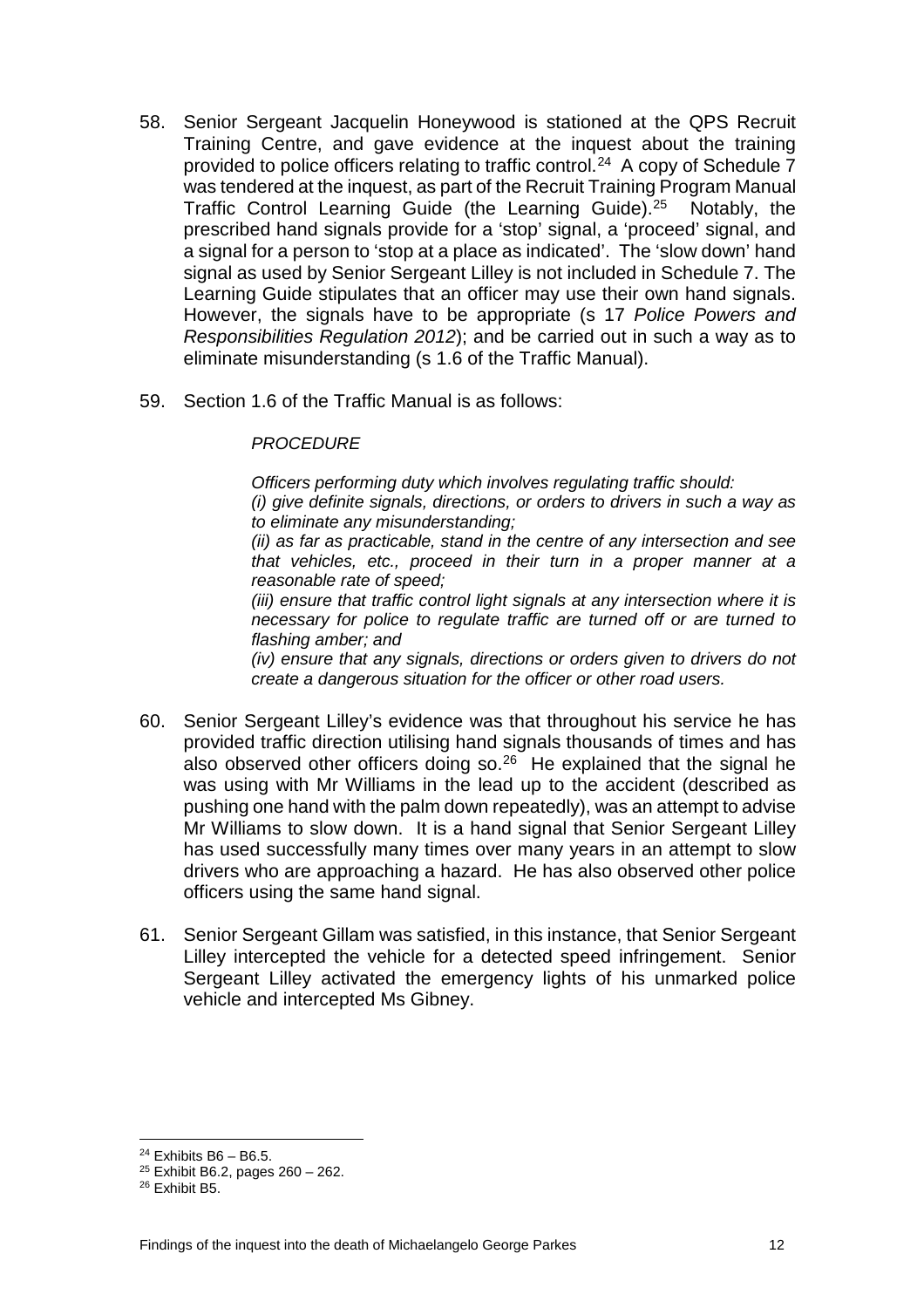- 62. Senior Sergeant Gillam accepted that operational police are not always able to obtain a suitable safe place to intercept vehicles. Further, the intercepted vehicle may not always pull off the roadway in the position where the intercepting officer intended or would prefer them to stop. In this case Ms Gibney pulled into a residential driveway adjacent to a 60km/hr road. This left limited room for Senior Sergeant Lilley's police vehicle to park behind her vehicle. Senior Sergeant Lilley subsequently instructed Ms Gibney to move her vehicle forward, thus enabling Senior Sergeant Lilley to move his vehicle completely off the roadway.
- 63. Senior Sergeant Gillam also conducted inquiries with the occupants of properties in the vicinity of the accident. The occupant of the property whose driveway was used by Ms Gibney to pull over stated that he had lived there for 13 years. He had not observed any other traffic crashes in the vicinity during this time and raised no issues with the roadway. However, two other neighbours indicated that the road was 'dangerous'. One neighbour stated the intersection of Clarkes Road was a 'blind rise', and that you cannot see vehicles coming in either direction when travelling down the hill, and want to turn into Clarkes Road. She believed the road should be levelled to make vision clearer.

## <span id="page-14-0"></span>**Submissions on behalf of the Parkes family**

- 64. Comprehensive and helpful written submissions were provided on behalf of Mr Parkes' family. It was submitted on their behalf that the following points may be considered central to the inquest:
	- a) The decision to intercept Ms Gibney rather than forwarding an infringement notice to her in the mail;
	- b) The decision to intercept the vehicle driven by Ms Gibney at the location used;
	- c) The decision of Senior Sergeant Lilley to use his own hand signal and whether or not such was done in a way to eliminate misunderstanding.
- 65.The family submitted that Senior Sergeant Lilley had a discretion to issue an infringement notice by post and that the Traffic Manual did not require him to intercept Ms Gibney's vehicle before issuing the infringement notice.
- 66.It was also submitted by Mr Parkes' family that Senior Sergeant Lilley failed to follow the procedure required by section 10.4.2 of the Traffic Manual in that he failed to ensure that he did not unnecessarily expose himself or another person to danger and take appropriate safety precautions.
- 67.It was submitted that it was possible to stop Ms Gibney in a location other than over the crest of a hill, and that it would also have been practicable to have allowed Ms Gibney to have continued travelling in her vehicle until such time as she approached a suitable interception site. It was unsatisfactory to say that if a single vehicle travelled over the crest, immediately prior to the interception site, that it could technically stop in time.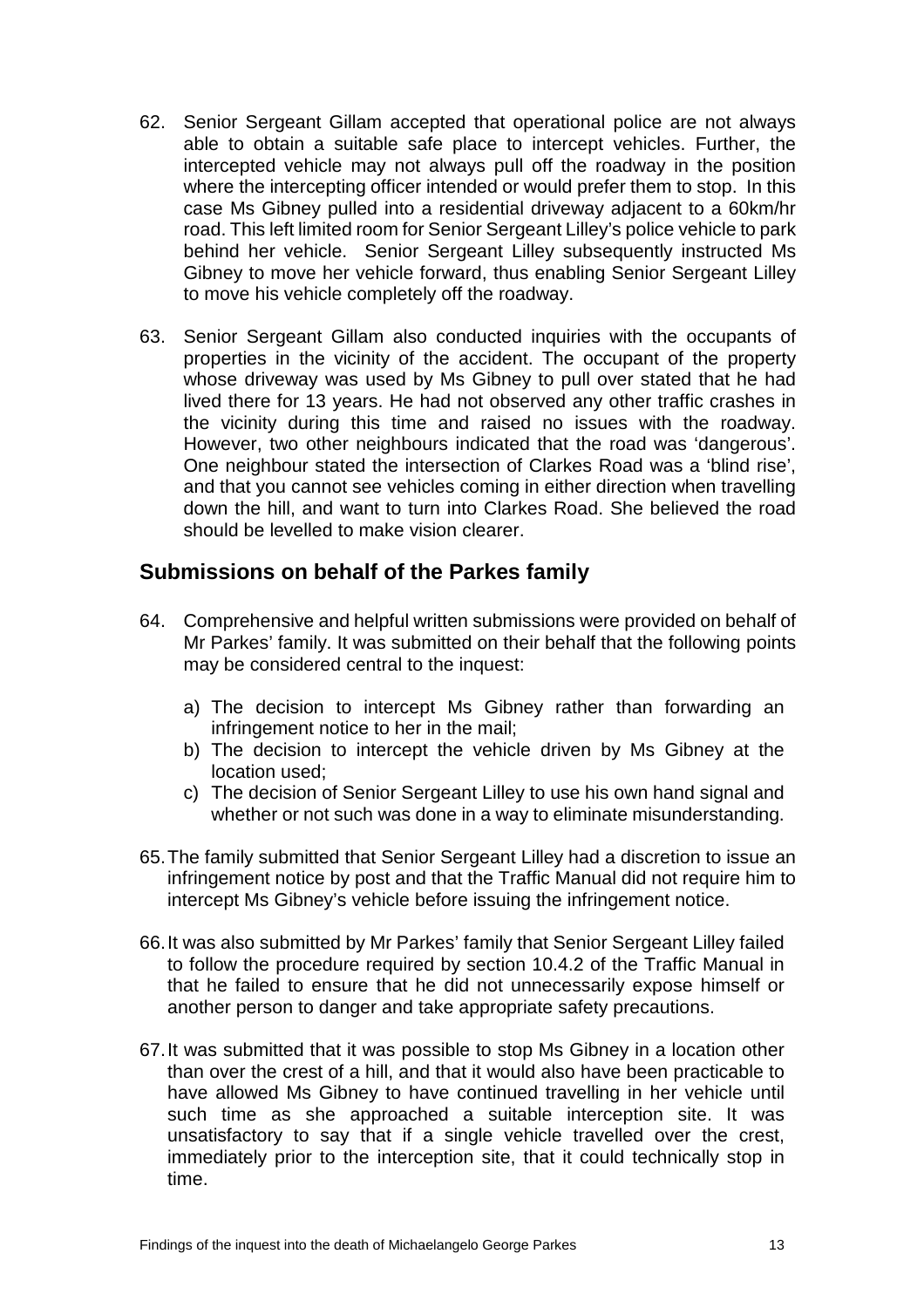68.The family submitted that Senior Sergeant Lilley's evidence that he always left his lights flashing during an attempted intercept meant that vehicles being followed would not be certain about the signal being given by the following police vehicle.

69.It was also submitted that Senior Sergeant Lilley should have:

- a) Activated his lights/and or siren only if he considered Ms Gibney's speed to be a serious risk to road users;
- b) Deactivated his lights following the U-turn and when he was accelerating the police vehicle to catch up to and attain positioning behind Ms Gibney;
- c) If still intending to intercept Ms Gibney's vehicle, ensure he did not unnecessarily expose himself or any other persons to danger; and that he took appropriate safety precautions;
- d) Considered the reason for the interception and selected a suitable interception site.
- 70.The family submitted that Senior Sergeant Lilley's hand signal was not necessary, having regard to Mr Williams' evidence that he saw Ms Gibney pulling out and did not need to take any action in response, "except to back off a little". It was submitted that Mr Williams' interpretation of Senior Sergeant Lilley's hand signal as a direction to stop created a dangerous situation for the officer and other road users.
- 71.Mr Parkes' family submitted that his death was contributed to by the combination of circumstances which occurred on 31 July 2016. The danger created by such circumstances had been previously identified by those who have formulated and amended the OPM and Traffic Manual which apply to QPS officers. It was submitted that had the appropriate procedures been followed, the contributing combination of circumstances would not have occurred, and it is likely that Mr Parkes would not have lost his life as he did.

# <span id="page-15-0"></span>**Conclusions**

- 72. I agree with the submission on behalf of Mr Parkes' family that his death was contributed to by the combination of circumstances which occurred on 31 July 2016. I accept that his driving ability was not impaired in any way at the time of the crash, and that his motorcycle was not suffering from any defects that contributed to the incident.
- 73. While it could be argued with the benefit of hindsight that Senior Sergeant Lilley might have approached the interception of Ms Gibney's vehicle in the manner suggested above by Mr Parkes' family, I accept the submission of counsel assisting that he acted in accordance with his training and relevant operational procedures in force when he intercepted Ms Gibney on 31 July 2016. He was entitled to intercept Ms Gibney's vehicle in the way that he did for a speeding offence. At no time was he in pursuit of Ms Gibney's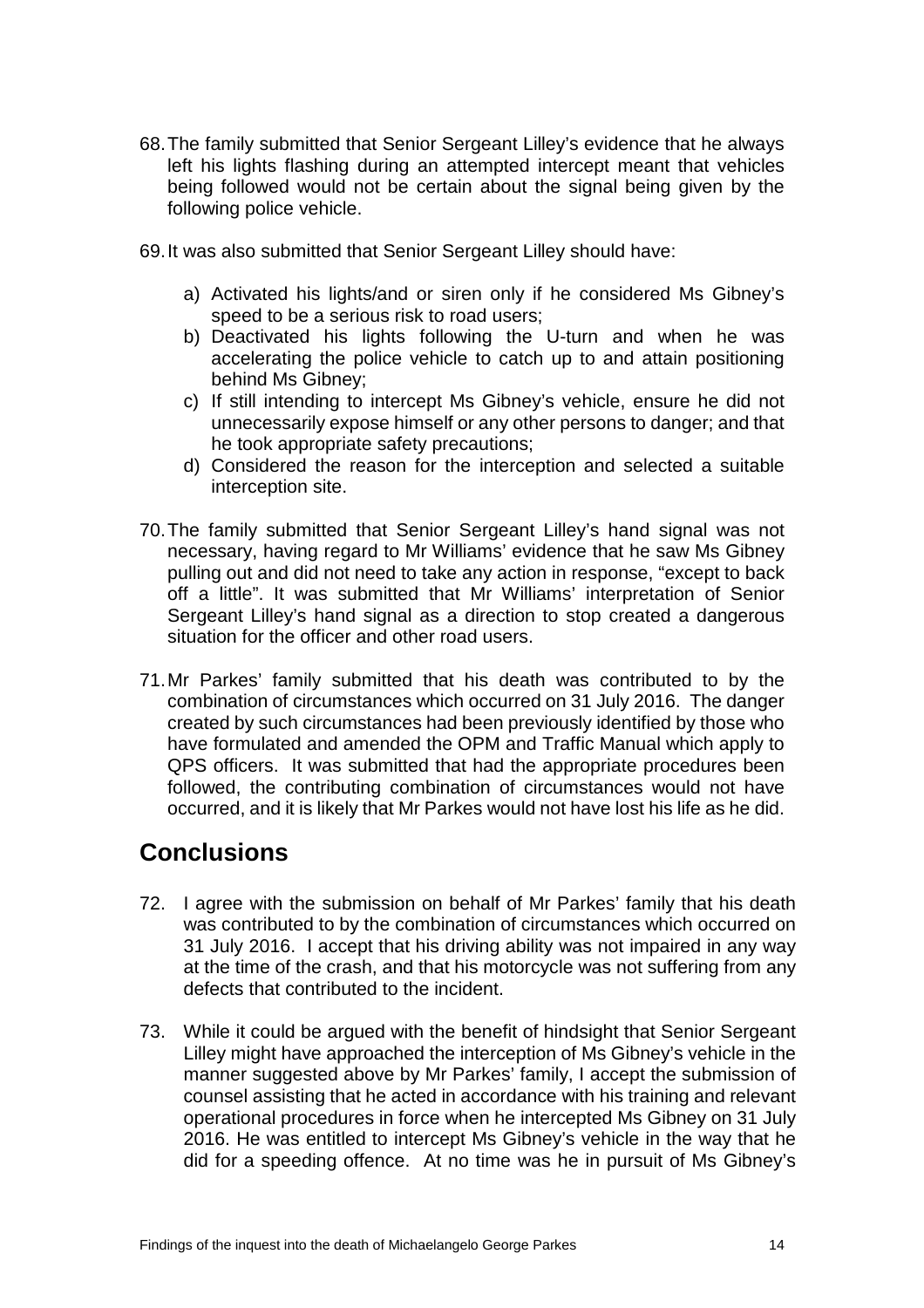vehicle. I consider that he acted within the scope of the discretion afforded to him by the relevant QPS policies and procedures.

- 74. It may have been hypothetically possible for an infringement notice to have been issued to Ms Gibney via the post. However, Senior Sergeant Lilley did not detect the speeding offence on a camera device. This means it would have been necessary for him to attempt to proceed to engage in urgent duty driving to follow or intercept Ms Gibney's vehicle to obtain the registration details for her vehicle. However, I accept that he acted in accordance with QPS policies in intercepting her vehicle for traffic enforcement purposes. I accept his evidence that it was not QPS policy to issue infringement notices by mail for offences detected with mobile radar devices.
- 75. I accept that the location where Ms Gibney elected to stop was a driveway leading to two properties which was regularly accessed by prime movers. The road markings adjacent to the driveway indicated that vehicles could turn in both directions from the driveway.
- 76. I also find that the QPS vehicle and Ms Gibney's vehicle were both clear of the carriageway at the time of the incident leading to Mr Parkes' death, and that the QPS vehicle was clearly visible from the crest of the hill at the Clarkes Road intersection. I accept the evidence of Sergeant Klump that there was sufficient time and distance for Mr Parkes to have avoided the collision, if he had been able to maintain control of his motorcycle, either by stopping or driving around the hazard presented by Mr Williams' vehicle. On that basis, I find that the site was suitable for the interception of Ms Gibney's vehicle, noting that the requirement of s 10.4.2 to "*avoid stopping over the crest of a hill"* was imposed in circumstances where that that is possible.
- 77. In using the 'slow down' hand signal with Mr Williams, Senior Sergeant Lilley acted in accordance with his training and extensive experience. He was permitted to use hand signals apart from the regulated signals. He had previously used the same hand signal successfully to require vehicles to slow down on many occasions. I am satisfied that there was no reason for Senior Sergeant Lilley to believe that its use on this occasion would have produced a different response.
- 78. I do not consider that Mr Parkes' death could have reasonably been prevented in the circumstances. I consider that his death was caused by a combination of factors. Primary among those was Mr Williams' misinterpretation of the hand signal given by Senior Sergeant Lilley. Mr Williams' decision to stop suddenly rather than slow is likely to have contributed to Mr Parkes' decision to brake heavily in order to avoid a collision with Mr Williams' vehicle. This resulted in his rear wheel locking. His motorcycle came into contact with Mr Williams' vehicle before entering an uncontrolled slide off the road surface into the QPS vehicle. I am not critical of the response of Mr Williams or Mr Parkes in the circumstances. I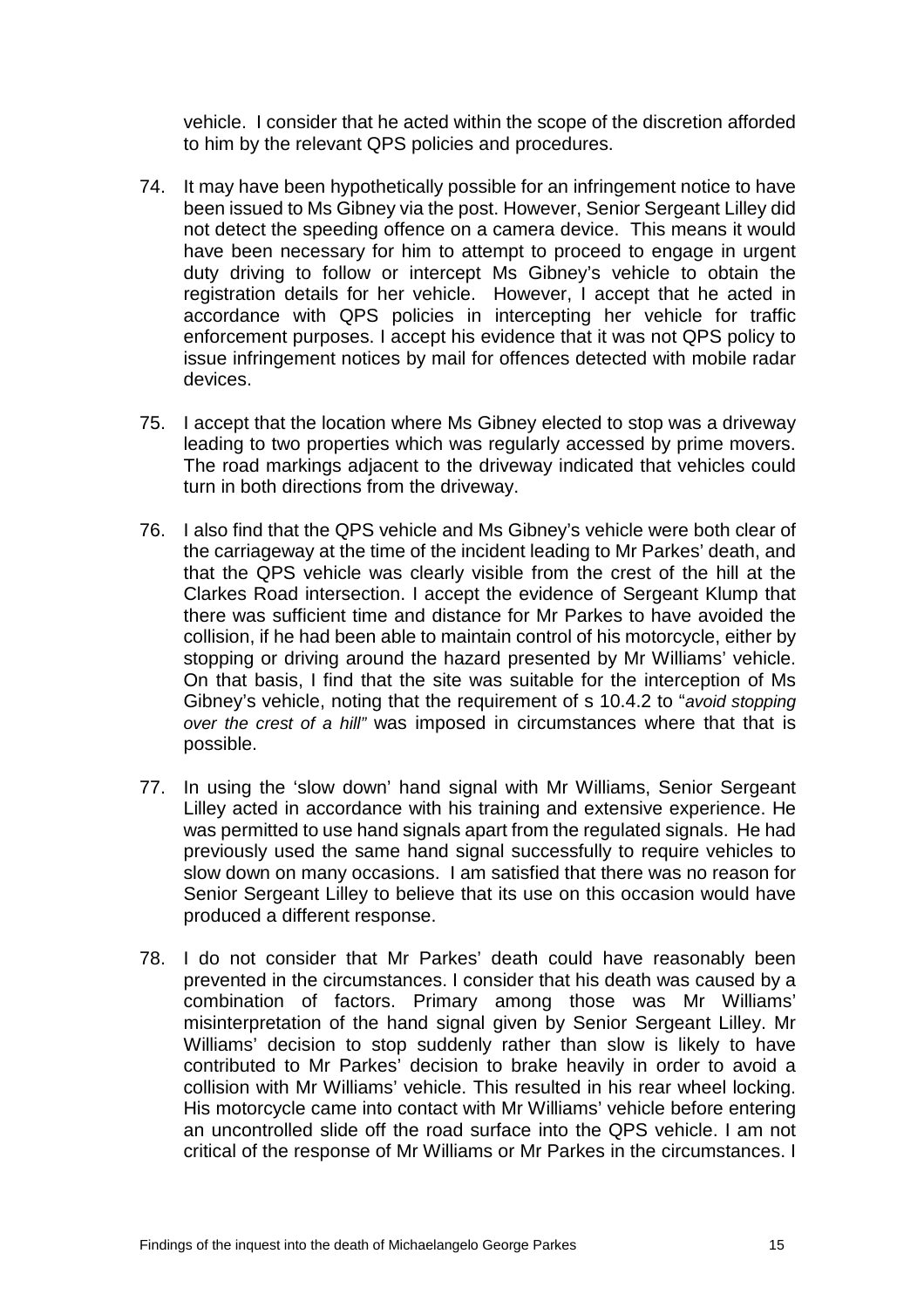consider that most drivers alter their manner of driving when they encounter a police officer in uniform or a QPS vehicle at the side of the road.

79. I am satisfied that the investigation conducted into Mr Parkes' death by the Ethical Standards Command was thorough, and covered all relevant areas of investigation. I am satisfied that the protocols established to investigate deaths in custody in accordance with the *Coroners Act 2003*, and Queensland Police Operational Procedures Manual were complied with.

# <span id="page-17-0"></span>**Findings required by s45**

80. I am required to find, as far as is possible, the medical cause of death, who the deceased person was and when, where and how he came by his death. As a result of considering all the evidence, including the material contained in the exhibits, I am able to make the following findings:

<span id="page-17-2"></span><span id="page-17-1"></span>

| Identity of the deceased - | The deceased person was Michaelangelo<br>George Parkes (also known as Michael).                                                                                                                                                                                                                                                                                                                                                                                                                                                                                                                                                                                                                                 |
|----------------------------|-----------------------------------------------------------------------------------------------------------------------------------------------------------------------------------------------------------------------------------------------------------------------------------------------------------------------------------------------------------------------------------------------------------------------------------------------------------------------------------------------------------------------------------------------------------------------------------------------------------------------------------------------------------------------------------------------------------------|
| How he died -              | Mr Parkes died when he took evasive<br>action on his motorcycle in order to<br>prevent a collision with another vehicle<br>which had slowed suddenly. That vehicle<br>had reduced speed after the driver<br>interpreted a hand signal from a police<br>officer, intended to signal to the driver to<br>slow down, as a signal to stop. Mr Parkes<br>applied his brakes and lost control of his<br>motor cycle. After clipping the vehicle<br>that had slowed, the motor cycle slid off<br>the road and Mr Parkes came into<br>contact with a stationary police vehicle<br>parked in a driveway at the side of the<br>road following a vehicle interception. This<br>collision resulted in fatal chest injuries. |
| Place of death -           | Mr Parkes died at Old Gympie Road,<br>Mount Mellum in the State of Queensland.                                                                                                                                                                                                                                                                                                                                                                                                                                                                                                                                                                                                                                  |
| Date of death -            | He died on 31 July 2016.                                                                                                                                                                                                                                                                                                                                                                                                                                                                                                                                                                                                                                                                                        |
| Cause of death -           | Mr Parkes died as a result of chest injuries<br>sustained in a motorcycle collision.                                                                                                                                                                                                                                                                                                                                                                                                                                                                                                                                                                                                                            |

### <span id="page-17-6"></span><span id="page-17-5"></span><span id="page-17-4"></span><span id="page-17-3"></span>*Comments and recommendations*

81. Section 46 of the *Coroners Act*, insofar as it is relevant to this matter, provides that a coroner may comment on anything connected with a death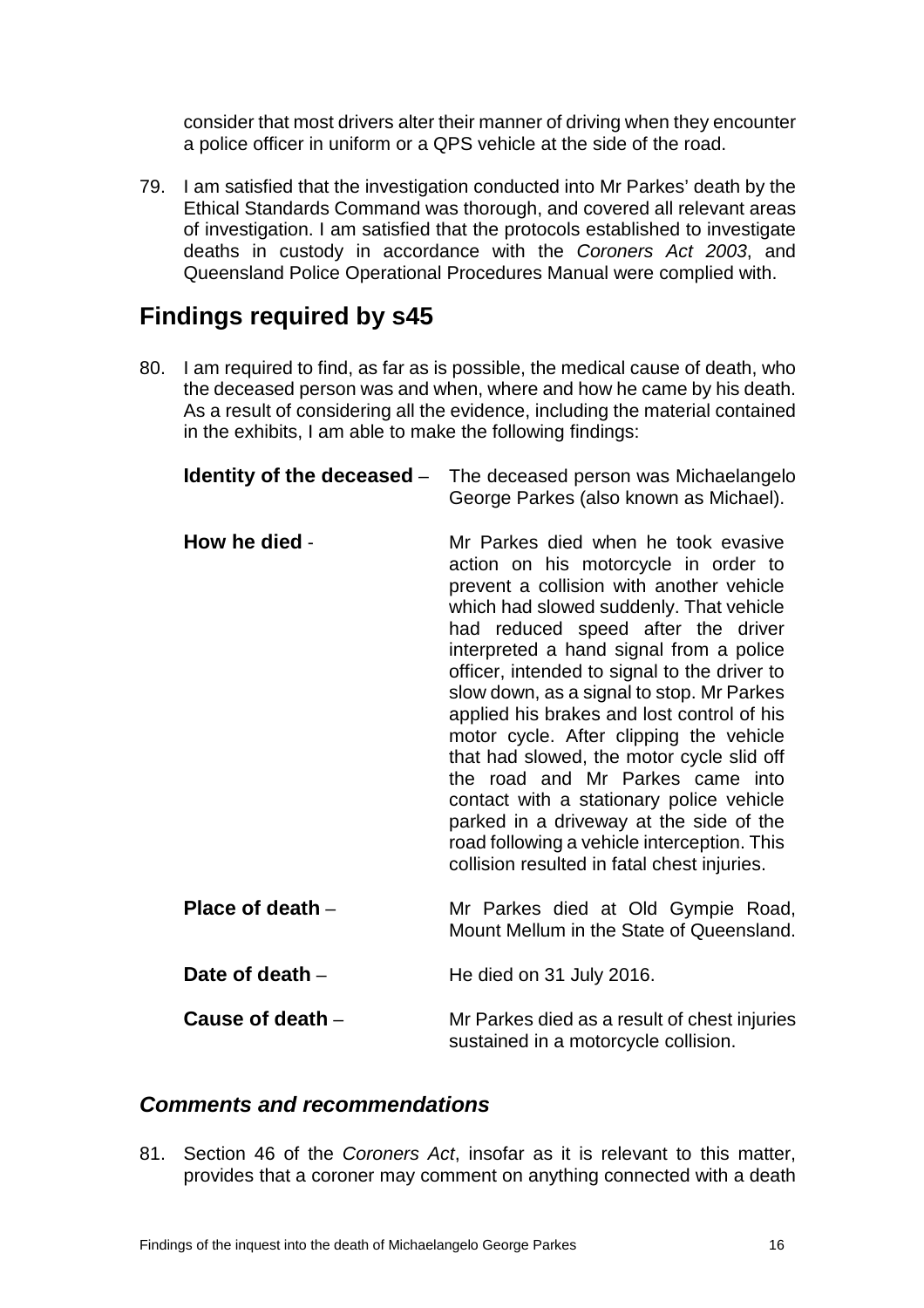that relates to public health or safety, the administration of justice or ways to prevent deaths from happening in similar circumstances in the future.

- 82. Counsel assisting submitted that consideration might be given to recommendations for a public awareness campaign in relation to the use of police hand signals, or amendments to Schedule 7 of the *Police Powers and Responsibilities Regulation* to incorporate a 'slow down' signal. However, I am not satisfied that that there is a widespread lack of understanding of the signal employed by Senior Sergeant Lilley which would warrant either response.
- 83. Mr Parkes' family submitted, among other matters, that I make the following recommendation in relation to the prevention of deaths in similar circumstances:
	- *That officers not familiar with the requirements of the OPMS/Traffic Manual as they pertain to vehicle interceptions be required to undergo training to ensure that any direction made to a driver to stop a vehicle is made in circumstances where the direction to stop is clearly communicated to the driver (such as positioning the police vehicle in close proximity to the vehicle to be intercepted prior to giving a direction to stop);*
- 84. I consider that current arrangements already cover officer training on these requirements. Chapter 15 of the OPM relates to the driving of service vehicles. Communication of the direction to stop is subject to 15.4.3 which states:

"*Once an officer has decided to intercept a vehicle, a direction to stop is to be given as soon as practicable after:* 

- *(i) an officer's vehicle is appropriately positioned in relation to the vehicle to be intercepted; or*
- *(ii) observing the subject vehicle being driven in a manner which poses a risk to road users."*
- 85. I have been advised that training of QPS officers in relation to the interception of vehicles is contained in the following online training packages:
	- QPS Police Pursuits OLP; and
	- Queensland Police Service Safe Driving Policy
- 86. Officers are required to undertake 'on the road' training in relation to these practices as part of QPS Driving Courses, with changes to legislation and policy communicated to all officers in the form of state-wide notifications and compulsory online learning products.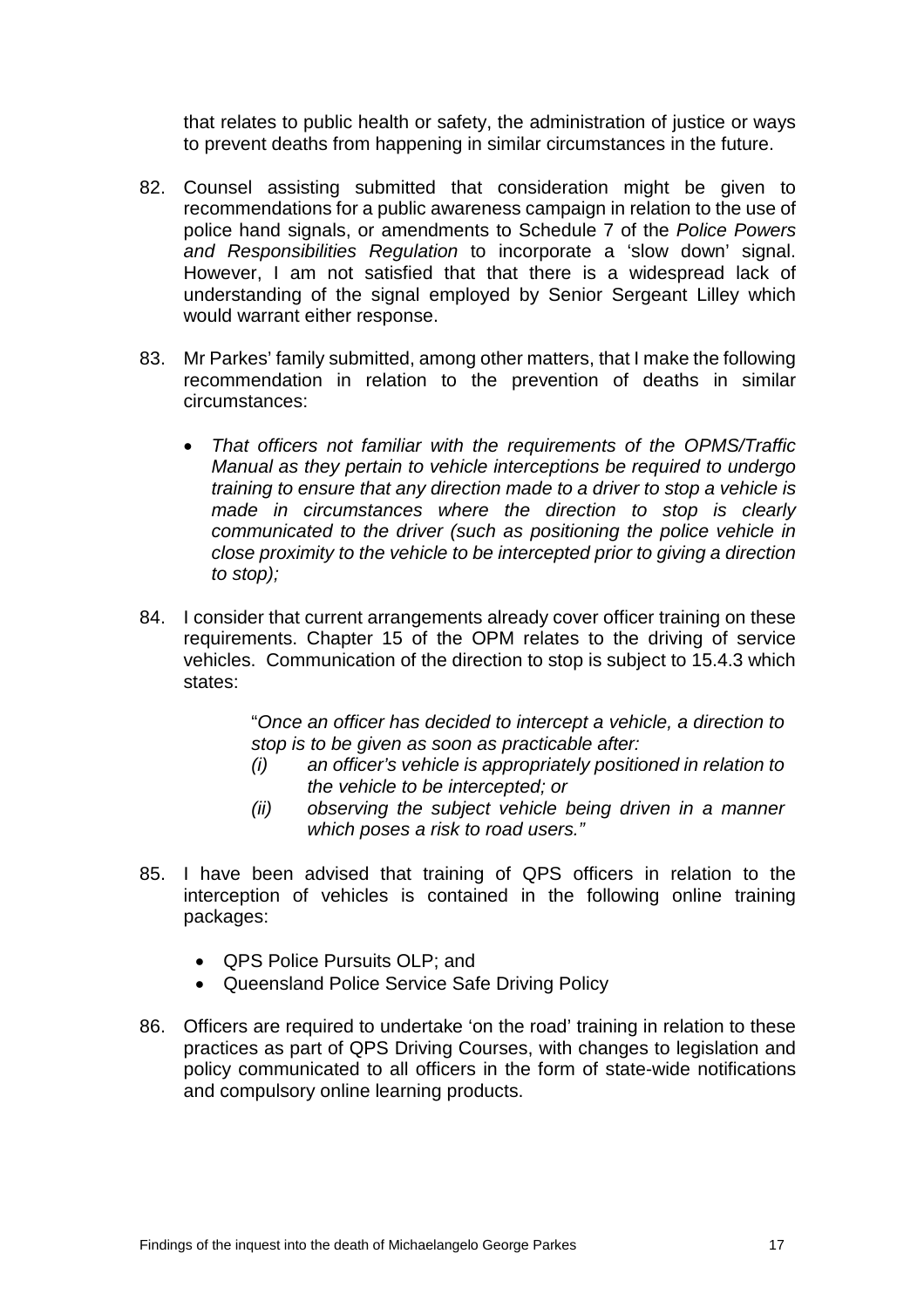- 87. Road Policing Officers are also issued with Axon body worn cameras that are continuously buffering. Once activated, the device automatically captures the preceding 30 seconds. The device cannot be tampered with by an officer and is downloaded to a secure server. Current policy requires an officer to activate the device when exercising a power or function of the service. Any vehicle interception should be recorded and can be reviewed to ensure compliance with policies and procedures.
- 88. Mr Parkes' family also submitted that the following recommendation be made:
	- *That the now section 15.4.2 of the OPM be amended to include at (iv) - That consideration should be given to not intercepting a vehicle where the interception is not immediately necessary for road safety and where the interception site is uncertain or not visible to oncoming traffic from 100 metres away.*
- 89. I do not consider that QPS officers should be limited to intercepting vehicles in circumstances where interception is 'immediately necessary for road safety'. The evidence at this inquest was that the mobile and visible enforcement of road safety legislation, including speeding laws, is an essential component in the deterrence of breaches of those laws.
- 90. However, having regard to the variable nature of road conditions and vehicle stopping distances, I agree that consideration should be given the second aspect of the suggested recommendation.

### **Recommendation 1**

*I recommend that the Queensland Police Service give consideration to the inclusion in section 15.4.2 of the Operational Procedures Manual more specific guidance to officers with respect to the safe location of interception sites, including the need to have regard to the distances required for vehicles to stop safely when travelling at the speed limit for the relevant section of road.*

- 91. During the course of investigating Mr Parkes' death, it also came to my attention that an independent Speed Limit Review was conducted for the Sunshine Coast Council on the relevant section of road. A copy of that review, completed by Cardno, was tendered at the inquest<sup>27</sup>, in addition to crash data obtained from the Department of Transport and Main Roads ('DTMR') for the relevant section of road. $28$  The review found that, based on the speed limit review process, the speed limit should be posted at 70km/hr, rather than the current 60km/hr.[29](#page-19-2)
- 92. The review examined relevant crash data, and suggested that further onsite investigations were required to reduce roadside hazards and improve

<sup>&</sup>lt;sup>27</sup> Exhibit C11.

<span id="page-19-1"></span><span id="page-19-0"></span><sup>28</sup> Exhibits C9.13-9.14

<span id="page-19-2"></span><sup>29</sup> Exhibit C11, page 12.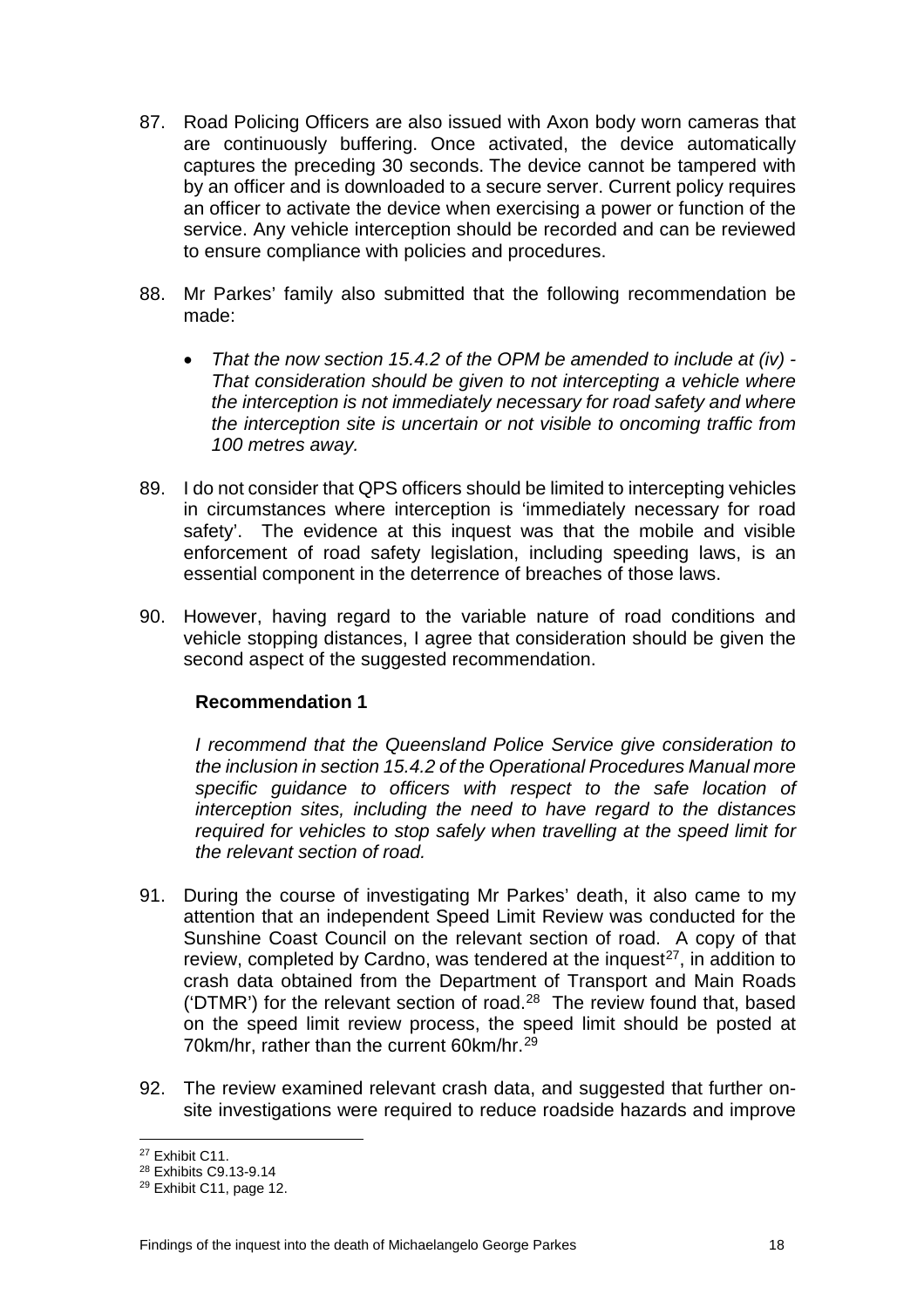road safety. The location of single vehicle run-off road crashes suggested to the review team that additional treatments such as signage, line marking and clearing of vegetation may reduce the risk and severity of crashes along the road. The review recommended that a road safety audit be conducted to identify deficiencies and suggest improvements.

- 93. At the inquest I heard evidence from Chris Loveday, the A/Manager of Transport and Infrastructure Management at the Sunshine Coast Council. Mr Loveday confirmed that the independent speed limit review had been received by Council. He explained that before any higher speed limit is implemented, it required approval from the Speed Management Committee (SMC). The SMC comprises of representatives from the Council, QPS, and other emergency services, Transport and Main Roads and the Royal Automobile Club of Queensland.
- 94. With respect to the recommendation for an independent safety audit, Mr Loveday gave evidence that Council was procuring the audit, which could raise engineering issues which may need to be addressed before any increase in the speed limit. Mr Loveday explained that it was expected that the Council would receive the Road Safety Audit results in June 2018. The audit would also consider treatments such as signage and line marking, together with funding requirements for those, and the issue would be referred back to the Speed Management Committee.
- 95. On 5 November 2018 Mr Loveday advised my office that the Speed Management Committee will review the recommendations of the "Speed Limit Review – Old Gympie Road Segment, Beerwah to Landsborough", together with my findings, at a future meeting.
- 96. This inquest focussed on an incident occurring in the immediate vicinity of the intersection of Old Gympie Road with Clarkes Road, without the benefit of the findings of the road safety audit. As such, it would not be appropriate for me to make any recommendations with respect to speed management on the entire Beerwah to Landsborough segment of Old Gympie Road. However, I make the following recommendation:

#### **Recommendation 2**

*I recommend that the Sunshine Coast Council Speed Management Committee consider the issues identified in these findings with respect to the segment of Old Gympie Road in the vicinity of its intersection with Clarkes Road at Mt Mellum, including the capacity for vehicles travelling at 70km/h to avoid collisions with vehicles accessing the road from adjacent driveways.*

97. I consider there are no other recommendations I could reasonably make to prevent a death from occurring in similar circumstances in the future.